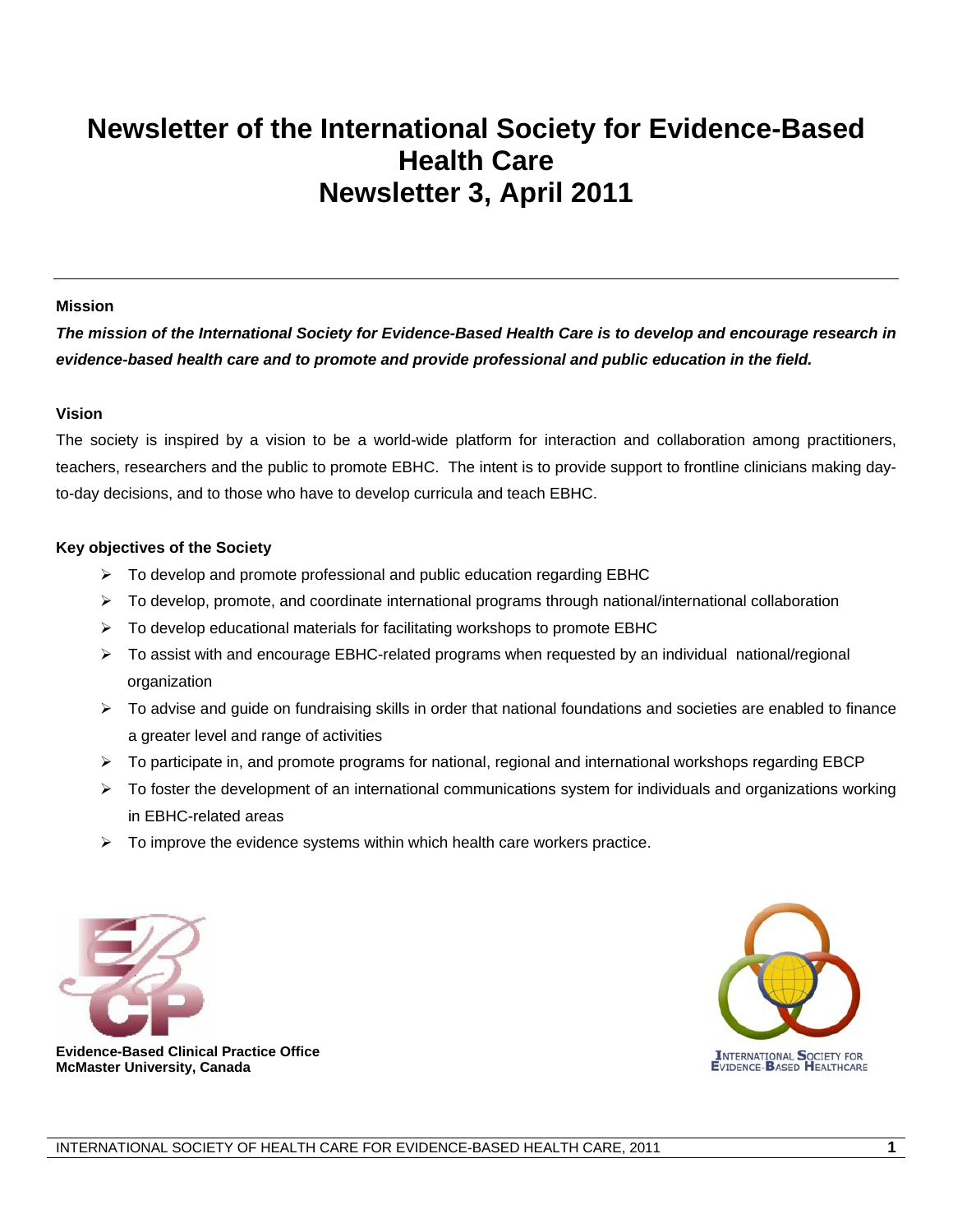### **TABLE OF CONTENTS**

### **EDITORIALS**

### **TEACHING & PRACTICE TIPS**

| Making Evidence-Based Medicine Happen: Innovations and Interventions in Shared Decision Making 6  |  |
|---------------------------------------------------------------------------------------------------|--|
|                                                                                                   |  |
| Teaching Public Health Decision Makers How to Conduct an Efficient Search: The 6S Pyramid of Pre- |  |
|                                                                                                   |  |
|                                                                                                   |  |

### **RESEARCH & REVIEWS**

| The FLOW* effect - the first 100 *Fluid Lavage of Open Wounds (FLOW): An International Multicenter RCT    |  |
|-----------------------------------------------------------------------------------------------------------|--|
|                                                                                                           |  |
| Increasing Student Engagement with an Evidence-Based Medicine Assignment by Simulating                    |  |
|                                                                                                           |  |
| A Systematic Review on the Negative Versus Positive Framing of Health Information                         |  |
|                                                                                                           |  |
| A Systematic Review on Using Alternative Statistical Formats for Presenting Risks and Risk Reductions  12 |  |
|                                                                                                           |  |
|                                                                                                           |  |

### **REGIONAL REPORTS**

|--|--|

### **RESOURCES & REVIEWS**

|--|--|--|

#### **WORKSHOPS AND CONFERENCES**

| How to Teach Evidence-Based Clinical Practice Workshop - Brochure / Registration Form18 |  |
|-----------------------------------------------------------------------------------------|--|
|                                                                                         |  |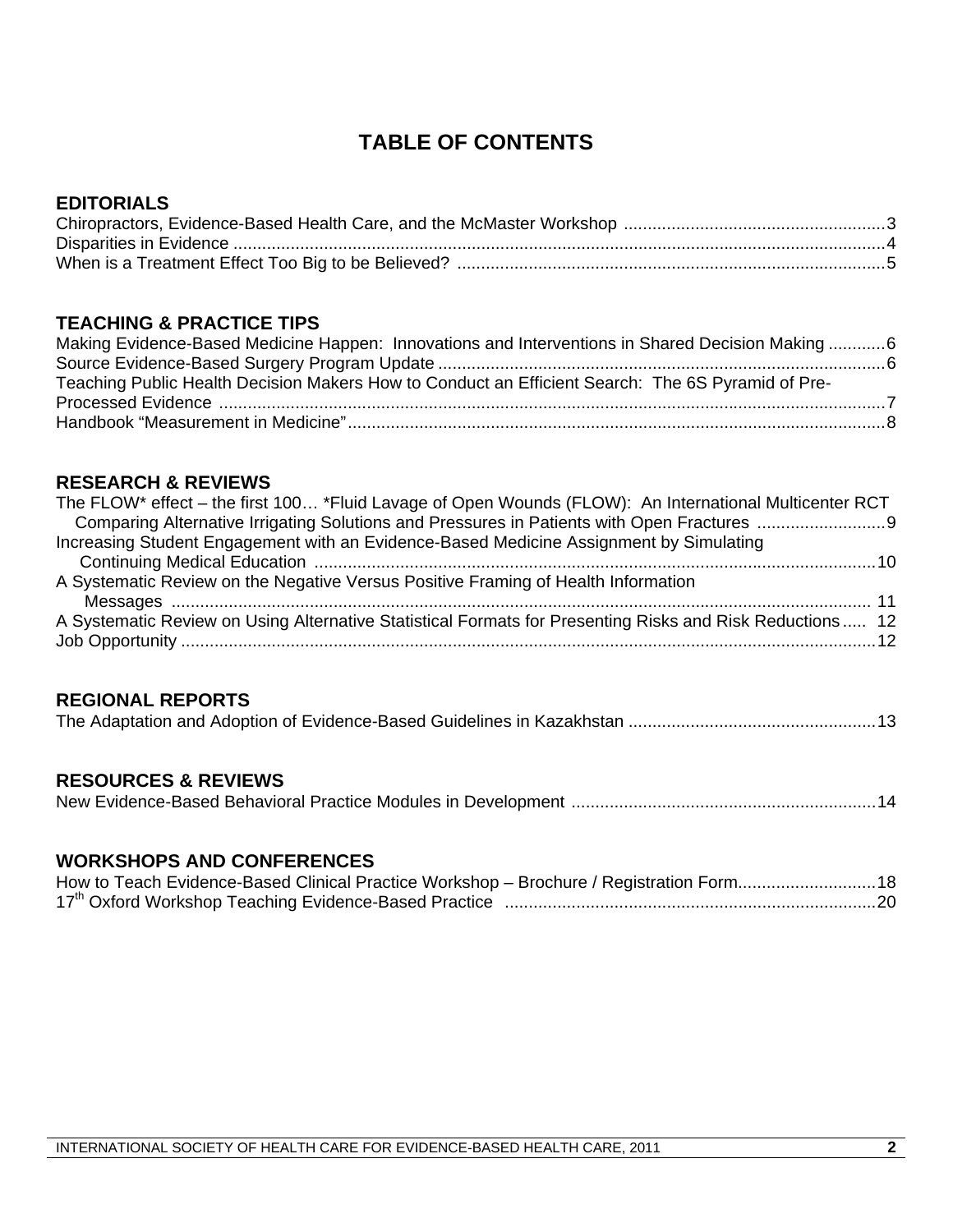## **Editorials**

### **Chiropractors, Evidence-Based Health Care, and the McMaster Workshop**

#### **Jason Busse, Gordon Guyatt**

McMaster's "How to teach evidence-based health care" workshop is the grand-daddy of Evidence-Based Medicine (EBM) workshops, running now for over 25 years. McMaster established the essential elements of the small group, interactive format using role play for participants to try out their teaching approaches in settings that simulate their home environments.

Initially, the target group of interest for the McMaster workshop was physicians - and the workshop was labelled "How to Teach Evidence-Based Medicine. The McMaster workshop has, however, evolved over its more than two decade history. Innovations have included adopting innovative approaches to large group sessions, experimenting with a mix of structured and less structured feedback, and placing increasing emphasis on outpatient and on-the-ward teaching opportunities (in contrast to morning report/journal club/tutorial sessions). We now encourage participants to try out the 30 second to 10 minute - or if extremely fortunate, 20 minute - educational opportunities that are the bread and butter of clinical EBM teaching.

A key innovation was the expansion of the workshop's target audience, and the corresponding change in the name to from EBM to evidence-based clinical practice (EBCP). The evolution of McMaster's target audience began with an expansion of the physician audience. For many years, internal medicine participants dominated the workshop. Family medicine has played an important but more limited role. For close to 20 years, the workshop has attracted at least one pediatric group, and pediatrics has grown and remained vibrant. Over a decade ago, there was a surge of interest in emergency medicine EBCP teaching from which the workshop benefited.

Also for over 10 years, the workshop has seen a variety of non-physician groups manifest interest in teaching evidence-based care, including dentists and nurses. Nursing has been a success - nurses now run their own separate workshop. The workshop has seen, from year to year, intermittent participation from physiotherapists

and occupational therapists, podiatrists, and naturopathic medicine practitioners.

In 2011workshop enrollees include a cadre of - so far - 11 chiropractors. Chiropractic is the  $3<sup>rd</sup>$  largest regulated healthcare profession in North America (behind medicine and dentistry). The volume of research conducted within chiropractic institutions has, however, been limited. Reasons for the low volume of research include sparse sources of research funding for chiropractic institutions, and historical tensions between medicine and chiropractic. Because of these tensions, many mainstream journals were previously hesitant to publish research by chiropractors or research findings that were favourable to chiropractic.

As a result of limited research efforts chiropractors in general have not received training within researchintensive environments. However, with funding opportunities increasing, including the recent creation within the National Institutes of Health of the National Center for Complementary and Alternative Medicine (NCCAM), chiropractic institutions have been increasingly encouraging the training of clinician scientists. In addition, mainstream journals have now largely embraced the opportunity to publish high quality research on CAM, including chiropractic, and many journals now include chiropractors on their editorial boards.

As research continues to have an increasing impact on chiropractic, interest in EBCP has grown. The result is reflected, in part, by growing participation in the McMaster EBM Workshop. Increased interest in teaching and applying evidence-based practices bodes well for development of the chiropractic profession, improved interprofessional communication and improved care of shared patients.

The 2011 workshop will, as usual, be blessed with the participation of leading EBM educators from around the world. Registration remains open - to chiropractors and others! - and we continue to welcome participants from each and every health care profession.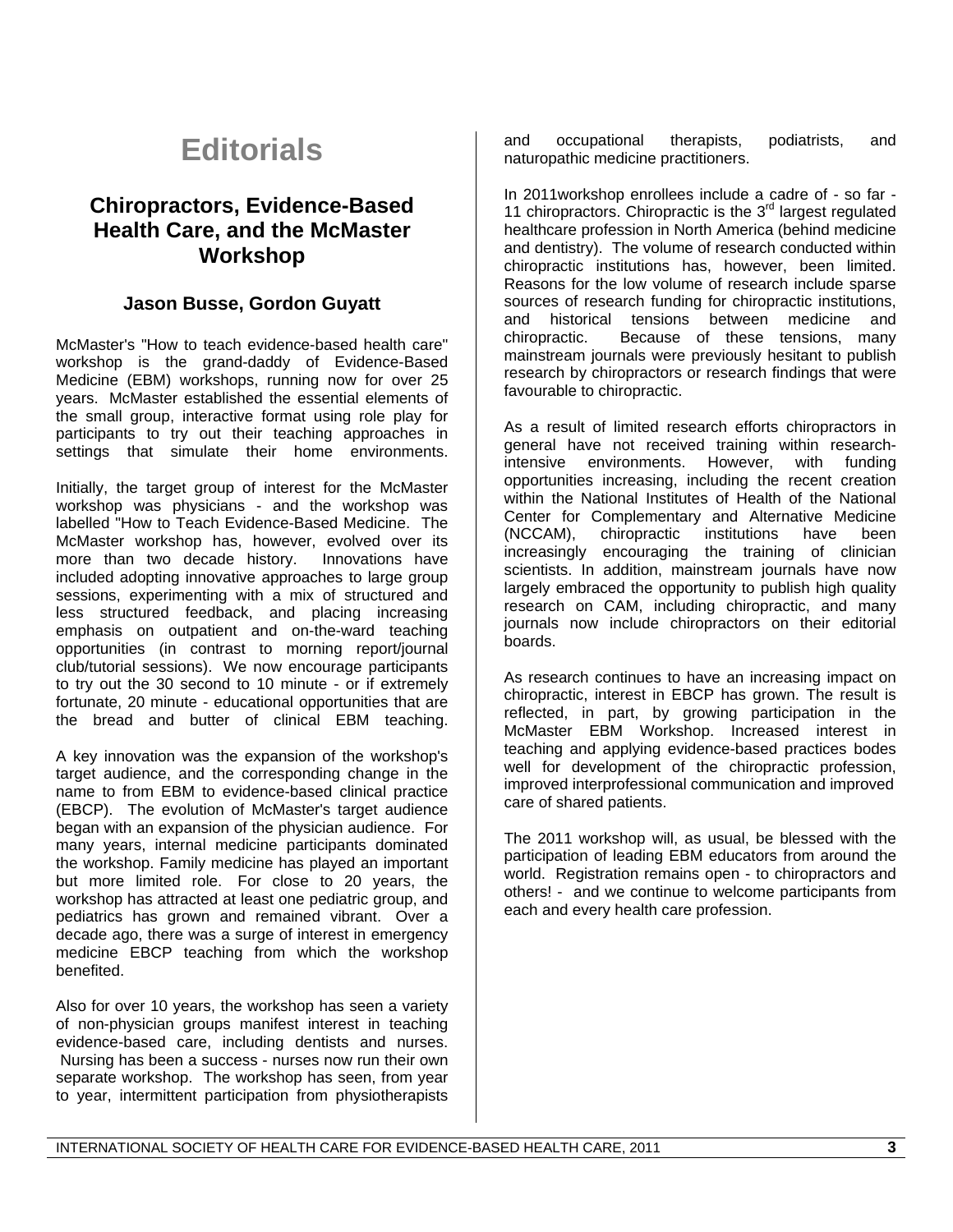### **Disparities in Evidence**

#### **Ahmad Hazem, Victor M. Montori, M. Hassan Murad**

#### **Knowledge and Evaluation Research Unit Mayo Clinic, Minnesota, USA**

The National Heart, Lung and Blood institute is in the process of developing clinical practice guidelines to improve the care of patients with sickle cell disease. In support of this initiative, methodologists from the Grading of Recommendations Assessment,

Development and Evaluation (GRADE) Working Group are assisting in conducting over 20 systematic reviews to summarize the evidence and help facilitate the development of evidence-based guidelines. This process has uncovered a disheartening disparity.

Sickle cell disease is not common among Caucasians or in high income countries (80,000 patients in the United States) but is very common in Africa: 10-40% of the population in Equatorial Africa are carriers of the gene and 200,000 are born annually with the disease. The disease burden on individuals and societies is immense including poor quality of life, recurrent pain, chronic multisystem complications requiring repeated hospitalizations and blood transfusions, and reduced life span.

Despite the societal and personal burden, and the fact that 2011 marks the centurial anniversary of describing the phenotype and clinical presentation of the disease, the quality and quantity of evidence in this field remains minimal compared to diseases of similar burden and prevalence in Caucasians or high income countries. There has been only one disease-modifying agent discovered (hydroxyurea) for the treatment of sickle cell disease. This agent has been tested in only two randomized trials that have a total sample size of 324 patients; both trials were unblinded, and one was stopped early for benefit (i.e., likely to overestimate the treatment effect). Clearly a disparity exists in the quality and quantity of evidence and the disease burden.<sup>1,2</sup>

In comparison, cystic fibrosis has enjoyed greater governmental and philanthropic support despite sickle cell disease being 2.5 times more common.<sup>3</sup> Cystic fibrosis is a genetic disease of whites. Furthermore, there have been tens of thousands of interventional trials conducted on diabetes, hypertension and hyperlipidemia which, although more common, have markedly less burden of illness on each patient, but a larger market share for tests, drugs and devices.

What does this obvious disparity in the availability of high quality evidence about sickle cell disease, related likely to where and who it affects, mean to us as teachers of evidence-based medicine (EBM)? What do we teach clinicians who care for sickle cell disease patients about implementing evidence-based care?

The uncertainty related to this paucity of high quality evidence requires that clinicians use lower levels of evidence — including unsystematic clinical observations — to guide clinical management. It also requires that clinicians face this uncertainty (e.g., should pregnant patients with sickle cell disease receive hydroxyurea at the end of the first trimester?) and share it in a caring way with patients. In this context, patients' values and preferences become essential drivers of clinical decision making.

Although the pressure and incentives to develop new treatments remains low, stakeholders should advocate on two fronts. First, for the development of new treatments and their formal evaluation in multicenter collaborative studies of high rigor: there is no room for wasted trials designed without appropriate methodological safeguards against bias. Second, for high quality healthcare delivery to patients with sickle cell disease (in other words, although only one drug is available, we need to make sure that it is utilized by those who are candidates for it). Unfortunately, many sickle cell patients who would benefit from hydroxyurea, don't receive this drug.

We look forward to input from others about ideas that can help guide learners of EBM to deal with situations in which disparities in the evidence lead to intolerably unfair practice disparities.

#### **References:**

- 1. Charache S, Terrin ML, Moore RD, et al. Effect of hydroxyurea on the frequency of painful crises in sickle cell anemia. Investigators of the Multicenter Study of Hydroxyurea in Sickle Cell Anemia. *N Engl J Med.* May 18 1995;332(20):1317-1322.
- 2. Ferster A, Vermylen C, Cornu G, et al. Hydroxyurea for treatment of severe sickle cell anemia: a pediatric clinical trial. *Blood.* Sep 15 1996;88(6):1960-1964.
- 3. Smith LA, Oyeku SO, Homer C, Zuckerman B. Sickle cell disease: a question of equity and quality. *Pediatrics.* May 2006;117(5):1763-1770.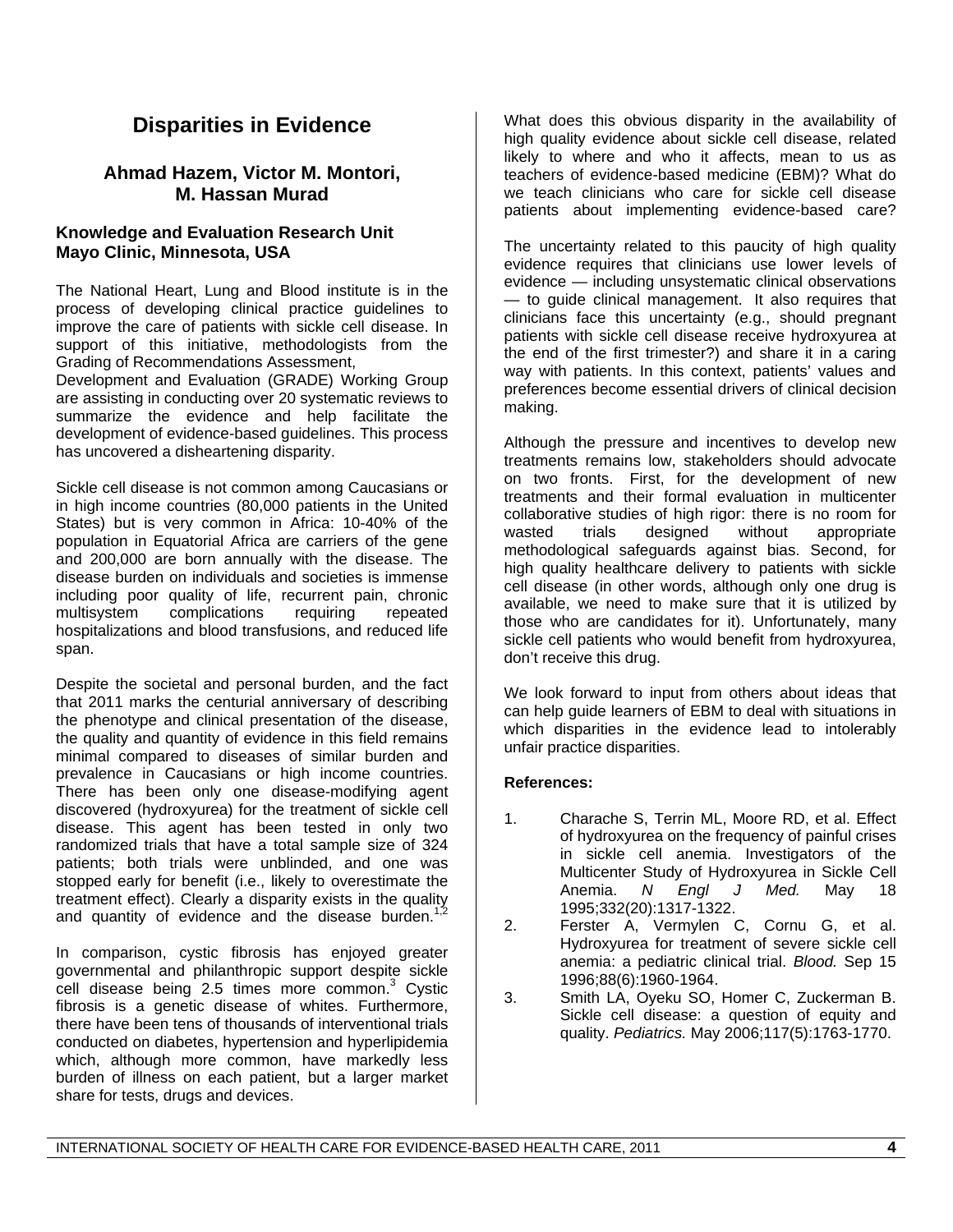### **When is a Treatment Effect Too Big to be Believed?**

**Jack Sinclair1,2, Brian Haynes1,3**

- **1 Dept of Clinical Epidemiology and Biostatistics, McMaster University**
- **2** <sup>2</sup> Dept of Pediatrics
- **3 Dept of Medicine**

Some have advised practitioners to doubt claims of large treatment effects in clinical trials – say >20% relative risk reduction (RRR). It is true that only large treatment effects will reach statistical significance in small trials. But here, the issue is different: it is the view that because a treatment effect is large, it should not be believed. Yet examples exist of large trials or metaanalyses that reliably show very large treatment effects – eg the North American Symptomatic Carotid Endarterectomy Trial among patients with high-grade carotid stenosis, RRR of 81% for major or fatal ipsilateral strokes (1); a meta-analysis of 5 trials of post-partum anti-Rh immunoglobulin for prevention of Rh immunisation in Rh-negative mothers delivered of an Rh-positive fetus, RRR of 96% for maternal immunisation 6 months after delivery (2).

What determines the plausible size of treatment effect in a clinical trial? Recently, we took a fresh look at this (3). We examined the relevance and importance of the proportion of target outcome events attributable to the specific cause to which the intervention is targeted (the "attributable fraction" in the trial population, AFp). We also examined the role of the efficacy of the intervention being tested among trial participants at risk for target outcome events from that specific cause, and not from other causes (relative risk reduction among those at risk for an attributable target event, RRRat risk). Using these variables, we described a model that accounts for the size of treatment effect in a clinical trial: RRRtrial  $=$ (AFp) (RRRat risk).

The increase in RRRtrial which results from raising AFp exceeds that possible under the traditional high risk/high response approach to trial design, and operates at any overall control event rate. AFp can be estimated from studies of causation that determine both overall risk and attributable risk due to specific causes.

Attributable fraction, applied to target outcome events in a clinical trial population, highlights the importance of a prior estimate of attributable risk in setting the hypothesized size of effect at the trial planning stage. That estimate is most reliably supplied by systematic

reviews of cohort and case-control studies that determine attributable risk. Attributable fraction may be relevant also in judging the credibility of reported treatment effects, particularly large treatment effects, when deciding whether to apply the results in patient care.

We think that the concept of population attributable fraction applied to a clinical trial will suggest an area of common interest to observationalists and experimentalists in the Evidence-based Medicine (EBM) community: those who study etiology and causation, and those who determine treatment effects in clinical trials. As well, we anticipate an impact on the teaching of EBM. We welcome comments, criticisms, and suggestions for future exploration of the applicability of this concept to the practice and teaching of EBM. References:

- 1. North American Symptomatic Carotid<br>1. Endarterectomy Trial Collaborators. Beneficial Endarterectomy Trial Collaborators. effect of carotid endarterectomy in symptomatic patients with high-grade stenosis. N Engl J Med 1991;325:445-53.
- 2. Crowther CA, Middleton P. Anti-D administration after childbirth for preventing Rhesus alloimmunisation. Cochrane Database Syst Rev.
- 3. Sinclair JC, Haynes RB. Selecting patients that raise a clinical trial's population attributable fraction can increase the treatment effect within the trial and reduce the required sample size. J Clin Epidemiol 2011 (in press).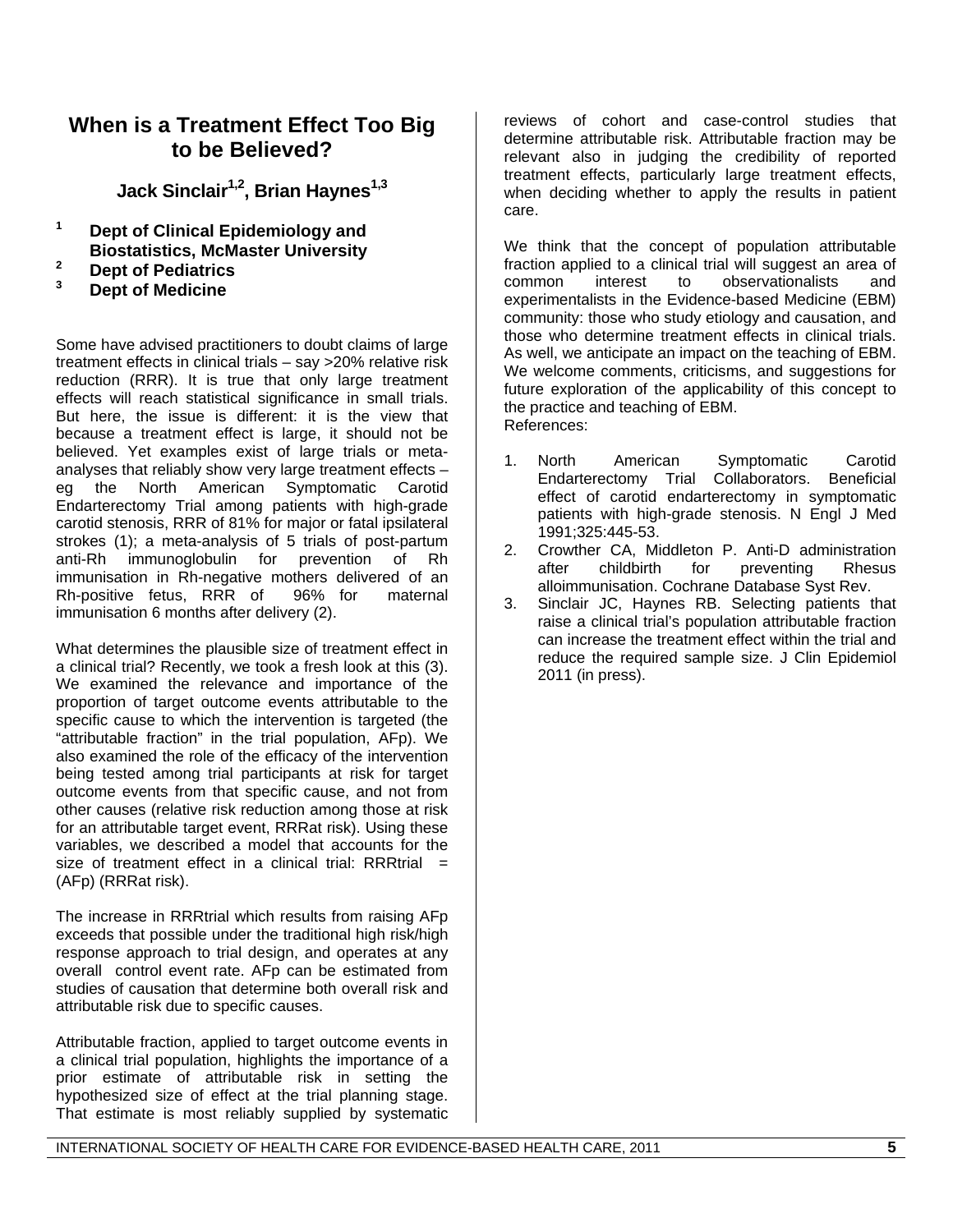## **Teaching & Practice Tips**

### **Making Evidence-Based Medicine Happen: Innovations and Interventions in Shared Decision Making**

**Kari Ruud, Annie LeBlanc, Victor Montori** 

#### **Knowledge and Evaluation Research Unit, Shared Decision Making National Resource Center,**

**Mayo Clinic, Rochester, Minnesota** 

The second principle of evidence-based health care requires that research evidence be considered in the context of patient circumstances, values, and preferences. This is not an easy task, particularly insofar as engaging patients and sharing evidence with them so their choices and behaviours are informed by the best available research. Decision aids are tools that can help clinicians and patients share in the decisionmaking process, especially when these tools are used during the clinical encounter.

Mayo Clinic is a patient-centred organization with internal resources in practice, education, and research aligned to promote best practices for shared decision making through patient education, clinician communication training, social media, innovation, health policy, and patient and family advisory groups. The Shared Decision Making National Resource Center is a new initiative at Mayo Clinic, spearheaded by the Wiser Choices Program at the Knowledge and Evaluation Research Unit and the Mayo Clinic Healthcare Delivery Research Program. The objective of the Center is to advance patient-centred medical care by promoting shared decision making through the development, implementation, and assessment of patient decision aids and shared decision making interventions, particularly for patients with chronic conditions and cardiovascular diseases. The Center also contributes to statewide implementation efforts through the Minnesota Collaborative on Shared Decision Making, in addition to setting international standards for patient decision aids and promoting national and international dialogue about patient-centred care.

The Wiser Choices Program has developed, or is in the process of developing, 13 decision aids for various contexts, populations, and settings, several of which have undergone or are undergoing evaluation in practical multicenter randomised trials. These decision

aids have been used in over 50 sites, by more than 200 clinicians, and with more than 600 patients. They have been designed to facilitate conversation between healthcare professionals and patients and are intended for use during the clinical encounter. Additionally, some of the decision aids can be used as tools for patientcentred translation of comparative effectiveness research into routine practice. Overall, these tools have created conversations between patients and their clinicians, increased patient involvement and knowledge relevant to their choices, and had variable impact on choice and adherence.

Examples of our decision aids include the Diabetes Medication Choice Decision Aid, which helps patients compare and choose among available diabetes medicines using issue cards; and the Statin Choice Decision Aid, which uses pictographs to present individualised risk of coronary events with and without a Statin regimen. Our decision aids are available for public viewing and use through the Shared Decision Making National Resource Center

(http://shareddecisions.mayoclinic.org/), the Knowledge and Evaluation Unit webpage (http://kerunit.e-bm.org), or directly by accessing http://kercards.e-bm.info.

### **SOURCE Evidence-Based Surgery Program Update**

#### **Achilleas Thoma, Teegan Ignacy**

The Surgical Outcomes Research Centre (SOURCE, McMaster University) Evidence-based Surgery (EBS) Working group continues to develop its "Users' Guides to the Surgical Literature" article series that is being published in the Canadian Journal of Surgery (CJS). Each article is prefaced with a surgical scenario, and the series is intended to educate surgeons and residents on how to find, assess and incorporate evidence from the surgical literature into their practices. Currently 13 articles in this series have been published in CJS and 2 have been submitted for publication (visit www.cma.ca/cjs to obtain a free article copy).

Recent series articles published:

1. Dijkman B, Kooistra B, Bhandari M. (2009) "Users' guide to the surgical literature: how to work with a subgroup analysis." Can J Surg 52(6): 515-22.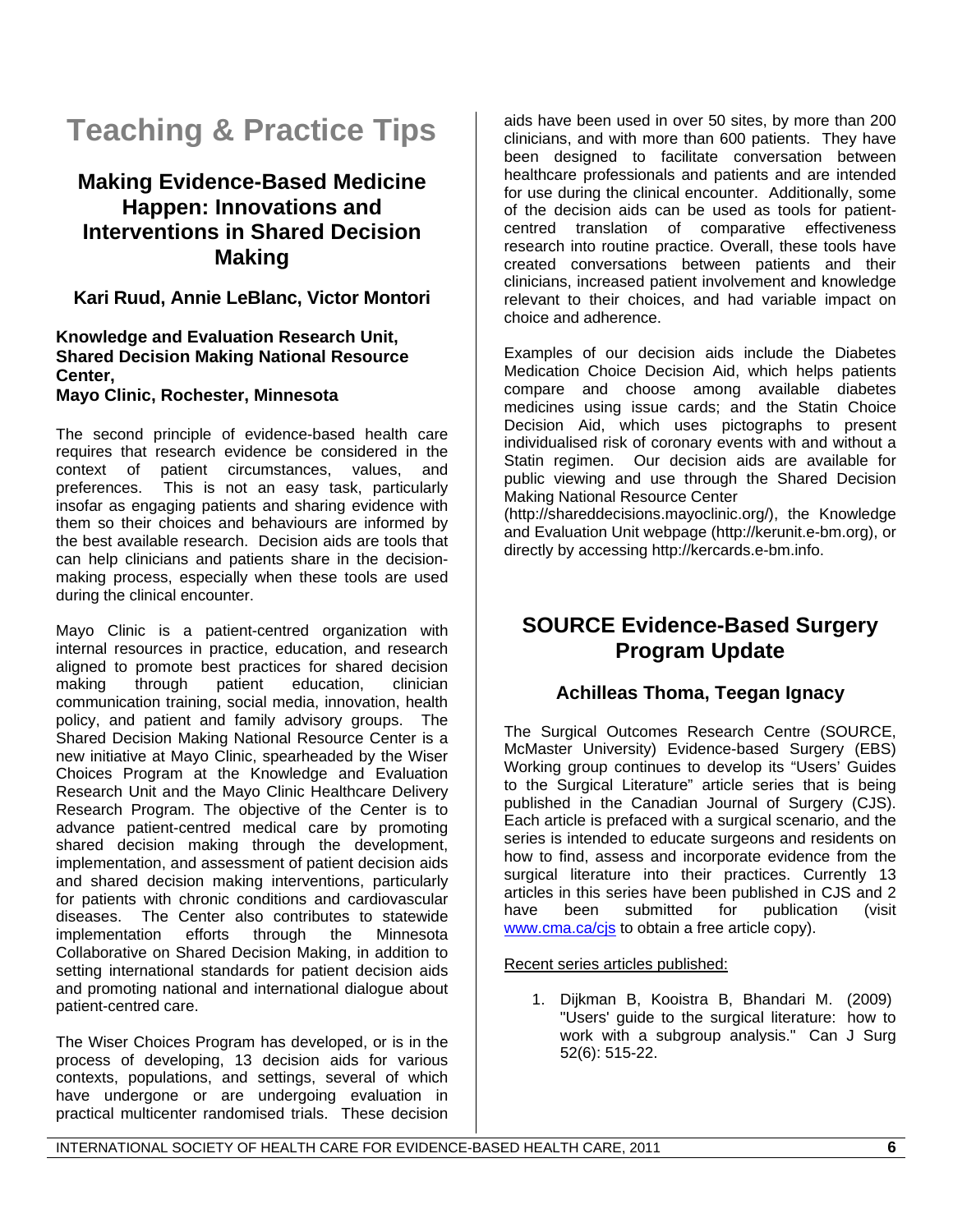List of articles currently submitted to CJS for publication:

- 1. Thoma A, Farrokhyar F, Bhandari M, Goldsmith CH. Users' guide to the surgical literature: how to assess a survey in surgery.
- 2. Cadeddu M, Farrokhyar F, Levis C, Thoma A. Users' guide to the surgical literature: how to assess confidence intervals.

Watch for future articles addressing practice guidelines and continuing surgeon education.

#### EBS Workshops for McMaster Faculty

#### *Hamilton, ON Canada*

SOURCE has also developed an interactive EBS Workshop based on the article series. The workshop consists of small group tutorials led by trained surgeon tutors addressing the various topics covered in the EBS articles (tutors: Dr. Achilles Thoma, Dr. Charlie Goldsmith, Dr. Forough Farrokhyar, Dr. Mohit Bhandari). The group held EBS workshops for the Faculty in the Department of Surgery at McMaster University addressing the topics of randomized controlled trials in surgery (May 2007), health-related quality of life (Jan 2008), systematic reviews & meta-analyses (Feb 2009), power calculation & sample size (Feb 2010), and decision analysis (Feb 2011).

#### EBS Workshop for North American Plastic Surgeons *Hamilton, ON, Canada*

This year SOURCE is holding its Second Annual EBS Workshop for Plastic Surgeons, November 3-4, 2011 in Hamilton, ON. Following a successful 1-day workshop last year, SOURCE is expanding to a 2-day workshop and inviting both American and Canadian plastic surgeons to attend. We hope to further encourage the incorporation of EBS into the field of plastic surgery using practical examples of relevance to plastic surgeons.

#### EBS Workshop for Practicing Surgeons *Jeddah, Saudi Arabia*

This year SOURCE is holding an EBS workshop for surgeons of all specialties at King Faisal Hospital & Research Centre in Jeddah, Saudi Arabia. The workshop will be an extended 3-day event where the tutors will cover 6 articles, each tackling a particular topic in research methodology. Participants will include hospital staff and faculty as well as any international visiting fellows.

For more information about SOURCE and the EBS program, visit our website at www.fhs.mcmaster.ca/source/ or contact Teegan Ignacy, EBS Program Manager at ignacyta@mcmaster.ca, 905-522-1155 x 35874.

Special thanks to Dr. Charlie Goldsmith, Dr. Roman Jaeschke and Dr. Gordon Guyatt for lending their editorial expertise to our series articles.

### **Teaching Public Health Decision Makers How to Conduct an Efficient Search: The 6S Pyramid of Preprocessed Evidence**

#### **Maureen Dobbins**

When asked where they search for evidence, public health decision makers endorse use of the online search engine Google. They also describe the process of searching for relevant literature as overwhelming, frustrating and not at all satisfying. The 6S model (systems, summaries, synopses of syntheses, syntheses, synopses of single studies, and single studies) provides the opportunity to apply a rational and logical process to searching the literature that results in more efficient identification of relevant and high quality evidence. The 6S pyramid ranks levels of evidence according to degree of synthesis achieved, with the top level of the pyramid corresponding to systems-level evidence followed by summaries (guidelines) and the bottom of the pyramid featuring the least-synthesized evidence in the form of primary studies.

#### **Systems**

There is currently no systems-level evidence for public health.

#### **Summaries**

The summary level of the pyramid is for guidelines, and we have created a table of recommended public health relevant quideline sites: http://health-evidence.ca/tools/show/12.

**Synopses of Syntheses** 

Decision makers are generally less familiar with synopses of syntheses. Synopses highlight key findings from syntheses and provide context, making it easier to determine relevance without reading the full review. The table linked above also provides a listing of sources that provide synopses of syntheses.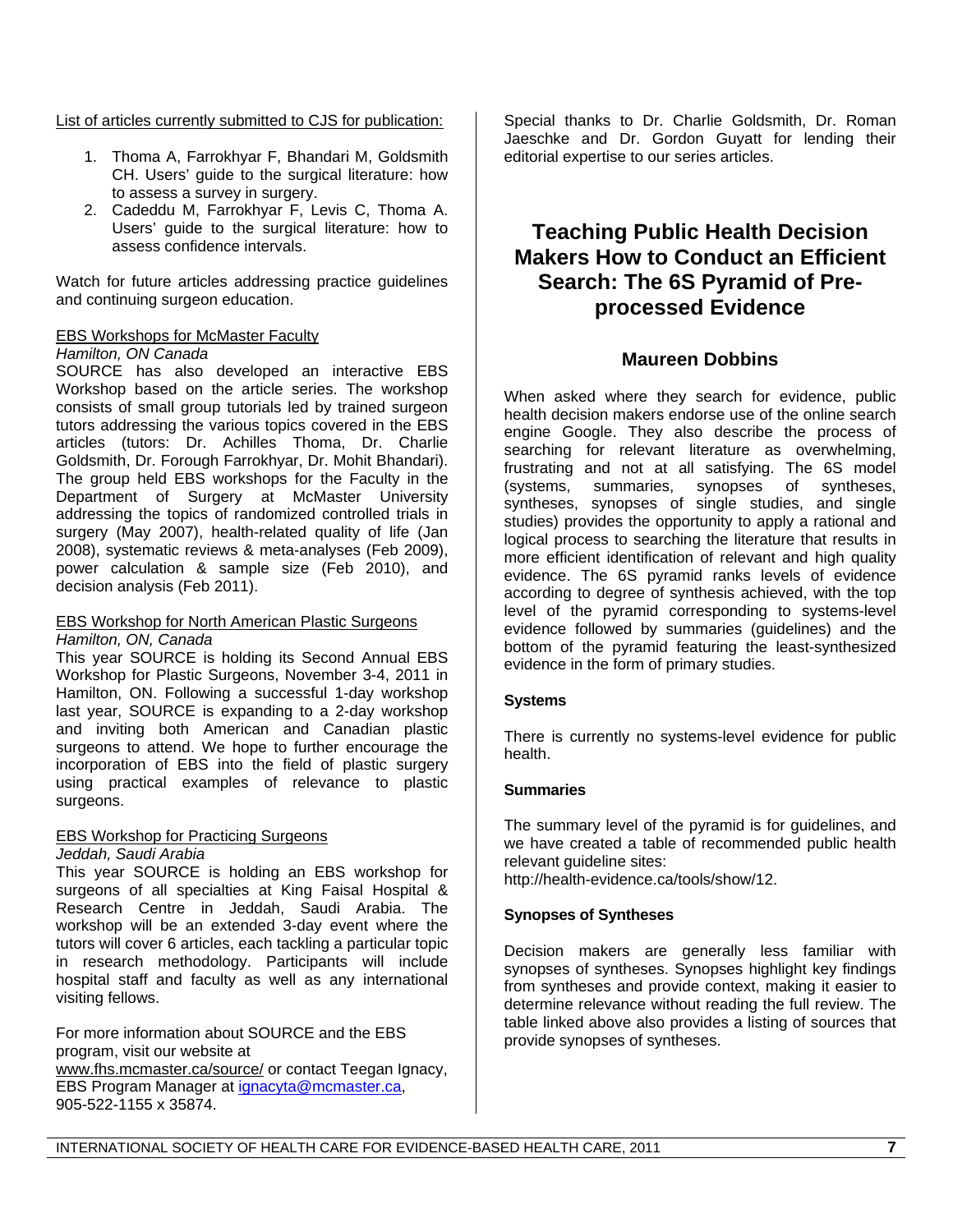#### **Syntheses**

Synopses of syntheses don't exist for all questions, but individual syntheses (i.e. systematic reviews) still save time, eliminating the need to critically appraise and synthesize individual studies. There are many sources of public health reviews addressing the effectiveness of interventions, including the National Institute for Health and Clinical Excellence (NICE), the Centers for Disease Control Task Force on Preventive Services, Center for Reviews and Dissemination, and Evidence for Policy and Practice Information and Co-ordinating Centre (EPPI-Centre). Health-evidence.ca is a registry of review-level effectiveness evidence that includes all published reviews since 1985 which are then screened and critically appraised. Health-evidence.ca is updated on a quarterly basis.

#### **Synopses of Single Studies**

Synopses offer a summary or overview of a primary study, sometimes with an accompanying appraisal (as in Evidence-Based Nursing and Public Health +) and implications for practice/policy. We review these sources in order to help decision makers become aware of these resources.

#### **Single Studies**

Lastly, we draw attention to the numbers next to the search results at the bottom of the pyramid, and compare to the numbers of results further up. By working our way through the 6S pyramid it is clear to see how starting at the top of the pyramid can save significant time and effort, rather than starting at the bottom with single studies.

#### **References:**

- 1. DiCenso, A., Bayley, L., Haynes, R.B. (2009). Accessing pre-appraised evidence: Fine-tuning the 5S model into a 6S model. Evidence-Based Nursing, 12:99-101.
- 2. Robeson P, Dobbins M, DeCorby K, Tirilis D. Facilitating access to pre-processed research evidence in public health. BMC Public Health 2010;10(95).

### **Handbook "Measurement in Medicine"**

Authored by: Henrica C.W. de Vet, Caroline B. Terwee, Lidwine B. Mokkink and Dirk L. Knol. Issued by: Cambridge University Press Date of appearance: August 2011

It is a pleasure to announce a new book entitled "Measurement in Medicine". It is issued by Cambridge University Press in the series Practical Guides to Biostatistics and Epidemiology.

You might be interested in this book as researcher or as teacher in the field of measurement instruments and the quality of measurements. The terminology and definitions in the book of the measurement properties are based on the COSMIN study. The book provides a theoretical background combined with many examples. Moreover, there are assignments at the end of each chapter, with solutions and data-bases for practice at a special website. This is a perfect course book for<br>students and a perfect companion for students and a perfect companion for professionals/researchers in the medical and health sciences who care about the quality and meaning of the measurements they perform.

More information on the book can be found at the website of Cambridge University Press http://www.cambridge.org/gb/knowledge/isbn/item64393 16/?site\_locale=en\_GB

If you have any questions, please let us know!

Henrica C.W. de Vet Caroline B. Terwee Lidwine B. Mokkink Dirk L. Knol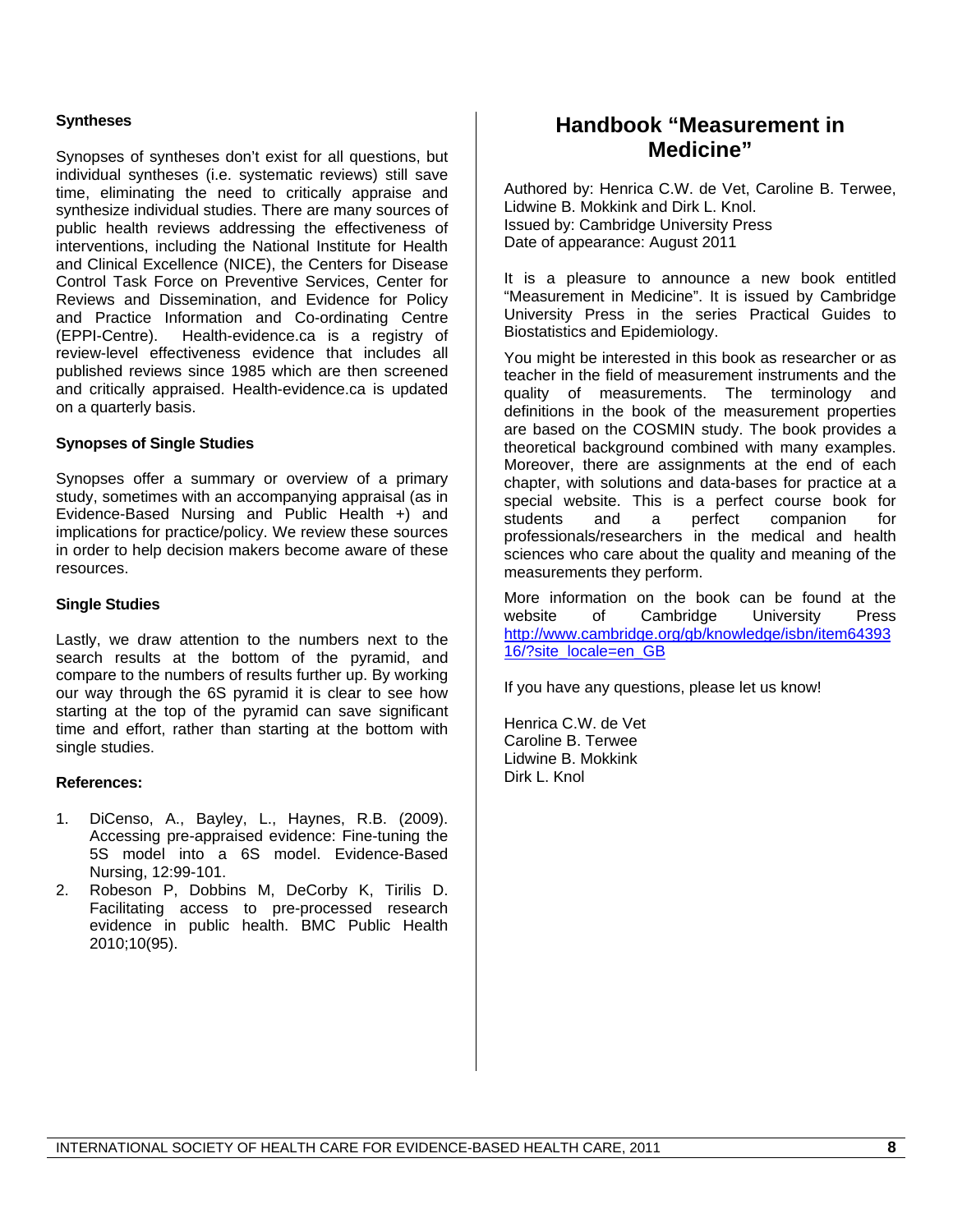## **Research & Reviews**

### **The FLOW\* effect – the first 100…**

### **\*Fluid Lavage of Open Wounds (FLOW): An International Multicenter RCT Comparing Alternative Irrigating Solutions and Pressures in Patients with Open Fractures**

#### **Susan Liew, Philip Chan, Zoe Murdoch, Claire Sage**

#### **The Alfred, Australia**

Wow! CA\$200 per patient enrolled and we receive about 150 open fractures per year at our Level 1 Trauma Center. We enrolled our first patient in September 2009 and in March 2011 we recruited our  $100<sup>th</sup>$  patient.

#### **What did we find?**

Our patients are comprised of 73 males (mean age 39 years) and 27 females (mean age 46 years) with 67 being involved in a motor vehicle accident. Our first 100 patients recruited for the definitive trial in comparison to the original pilot patients are very similar in fracture site and grading and randomization has been successful in equally allocating patients among our 6 treatment arms.

#### **How did we do it?**

#### *Passion is worth more than money*

Our site investigators became champions of the study and were prepared to do some of the leg-work themselves because the limited reimbursement for recruited patients did not allow for a research assistant. Our site investigators were a surgeon and a post-doc research fellow. It helped that the clinician was the Head of the Trauma Unit.

#### *Just do it!*

It also helped that the research fellow was already familiar with the process for Ethics approval at our institution. Once you have Ethics approval there is no better test of your theoretical process set-up than to start recruiting. It's a steep learning curve – but relish the learning and be prepared to troubleshoot and improve your processes QUICKLY (the study won't wait for you once you start recruiting).

#### *Teamwork*

It is important to have regular research staff meetings to discuss progress with enrollment and brainstorm solutions to problems. Communication with clinical staff is important for keeping track of recruited in-patients, keeping patients in their correct randomized treatment group for subsequent operations, and for maintaining proper documentation. Practical study aids we have instituted include a whiteboard listing all current trial patients which is briefly referred to every day at the clinical handover meeting and delegating specific responsibilities (e.g. one person to follow all reoperations with the Plastics Unit). Keep everyone engaged in the study by giving them information! Research personnel need to orientate, educate, and remind clinical staff of the purpose and process with passion and OFTEN! Lastly, someone on the research team was always available to answer questions.

#### *Reduce barriers to study participation*

Our junior medical staff took on most of the study processing duties as we had no research assistant. Processes were RAPIDLY fine-tuned along ways to support these doctors who had to take on extra paperwork. Listen to your staff about how things can work better – it may be as simple as where the forms are available. We have found that incorporating information, links, and printable forms on a departmental webpage has been very helpful.

#### *Stay on top of things*

Don't get behind with data collection! It gets harder, more time-consuming, and very discouraging to play catch up. If you do get behind, consider stopping recruitment for a while – be honest and don't let it get to the stage where the trial organizers are (embarrassingly) starting to make those suggestions to you. If you don't have enough staff, you can roll up those sleeves yourself - problem identification suddenly becomes quicker if you experience these things first hand!

#### *Use all the resources available to you*

Use or at least try (before you decide they won't be suited to your particular institution/practice!) all the tools the study organizers have given to you. We found the Excel patient tracker provided by the study to be just what we needed.

#### *Perseverance*

We continue to submit grants to try to fund a research assistant and have recently received a modest grant to fund a part-time research assistant. We are in the process of re-submitting (this will be the third year) an application to Australia's most important medical research granting body (the NHMRC) and we hope that this may be "our" year!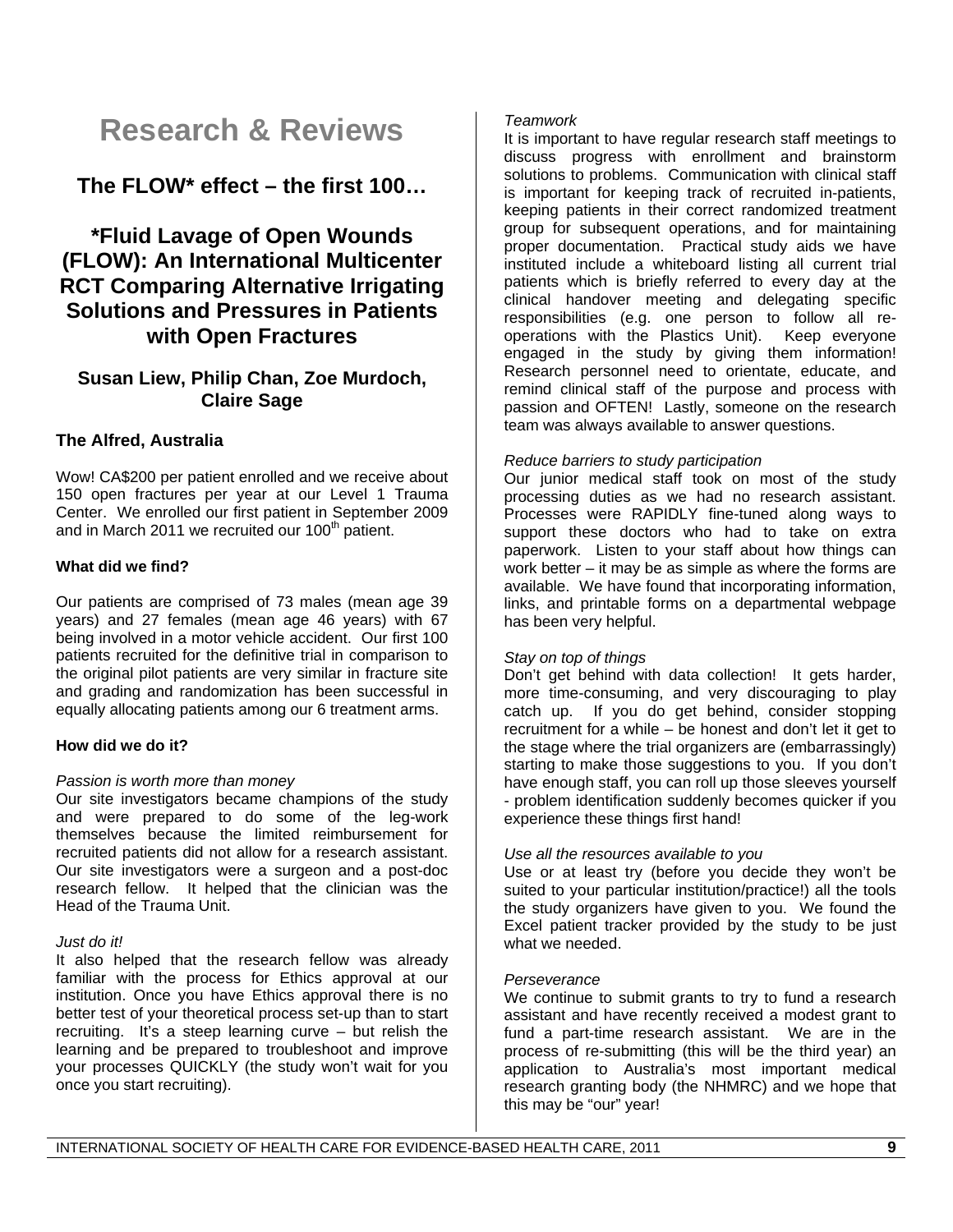The turning point for us came one year (Sept 2010) after we started recruitment. I began to take my own advice and we got extra help! During our 18 months of recruitment we have improved recruitment, decreased protocol deviations, and are cleaning up our data. In the first 12 months, which included a 2 month non-enrolment period, we only recruited 58 patients. In the last 6 months, incorporating the aforementioned tactics, we recruited 42 patients.

And the effect? Well, we all look forward to the outcome of the trial - but for us, it has improved the academic standing of our Unit. We have learned a lot and established that our Unit can support and contribute to good research, and uphold the principles of evidencebased healthcare – even in orthopaedic surgery!

### **Increasing Student Engagement with an Evidence-Based Medicine Assignment by Simulating Continuing Medical Education**

### **Brettany Johnson, Dale Storie, Sandy Campbell, Robert Hayward**

At the University of Alberta, undergraduate medical students are introduced to evidence-based medicine (EBM) concepts and skills at several key stages in the first two years of their program. Medical librarians from the John W. Scott Health Sciences Library play a significant role in supporting the development of students' searching and appraisal skills. One avenue of instruction has focused on practicing these skills during the transitional course that bridges students' pre-clinical and clinical experiences. In the past, students have completed a paper-based "seeking evidence" assignment, but course feedback indicated that the assignment was perceived as being useful but slightly repetitive and not very interesting. In the fall of 2010, the library partnered with the Centre for Health Evidence to develop and pilot an interactive online version of this assignment. The project focused on increasing student engagement by simulating a continuing medical education (CME) experience that many students will encounter in their future medical careers.

#### **What was done?**

The Centre for Health Evidence (CHE) is a not for profit organization that provides a range of information and communication services to support the learning, teaching and practice of evidence-based health care. CHE has collaborated with the College of Family

Physicians of Canada to develop the ePearl, an online self-directed learning activity that supports the Pearls continuing medical education program, used widely by practicing family physicians. This model was adapted for use as a student assignment and was termed a Personal Evidence Project (PEP).

Like the ePearl, the PEP was designed around the information cycle popularized by the Users' Guides to the Medical Literature:

• Assessing an initially disorganized information mix in order to recognize and detect important patient problems;

• Asking relevant questions that suggest an appropriate source of information and are specific enough to facilitate an efficient search for evidence;

• Acquiring the most important evidence from an ever-expanding health literature;

• Appraising the best information to expose overt bias and variability; and

• Applying useful, valid and important evidence while monitoring health outcomes to see whether the patient or population goals are achieved.

Students completed the online assignment in a computer lab during dedicated class time. Upon beginning the activity, the student was prompted to identify a clinical problem, after which he or she was guided through the evidence-based decision making process. As learners progressed, they were linked to question-specific resources and tools that assisted in completing each stage of decision making. Responses at each stage were stored used to generate a final Personal Evidence Project report suitable for submission.

#### **How was the project assessed?**

All of the students had completed a similar paper based assignment earlier in their program. At the end of the lab session, students were asked to complete an online survey which was designed to measure their preference for the paper or online delivery of the assignment; the ease of use of the paper assignment compared to the online assignment; and the extent to which they found completing the assignment in a simulated continuing medical education format engaging. Additional questions collected information on the students' perceptions of their personal information competency prior to entering their clinical clerkship years, as well as their needs and preferences with respect to library instruction.

#### **What were the results?**

42 of the 155 students who complete the PEP assignment also completed part or all of the online survey, for a response rate of 27%. A majority (86%) of the respondents indicated that they preferred completing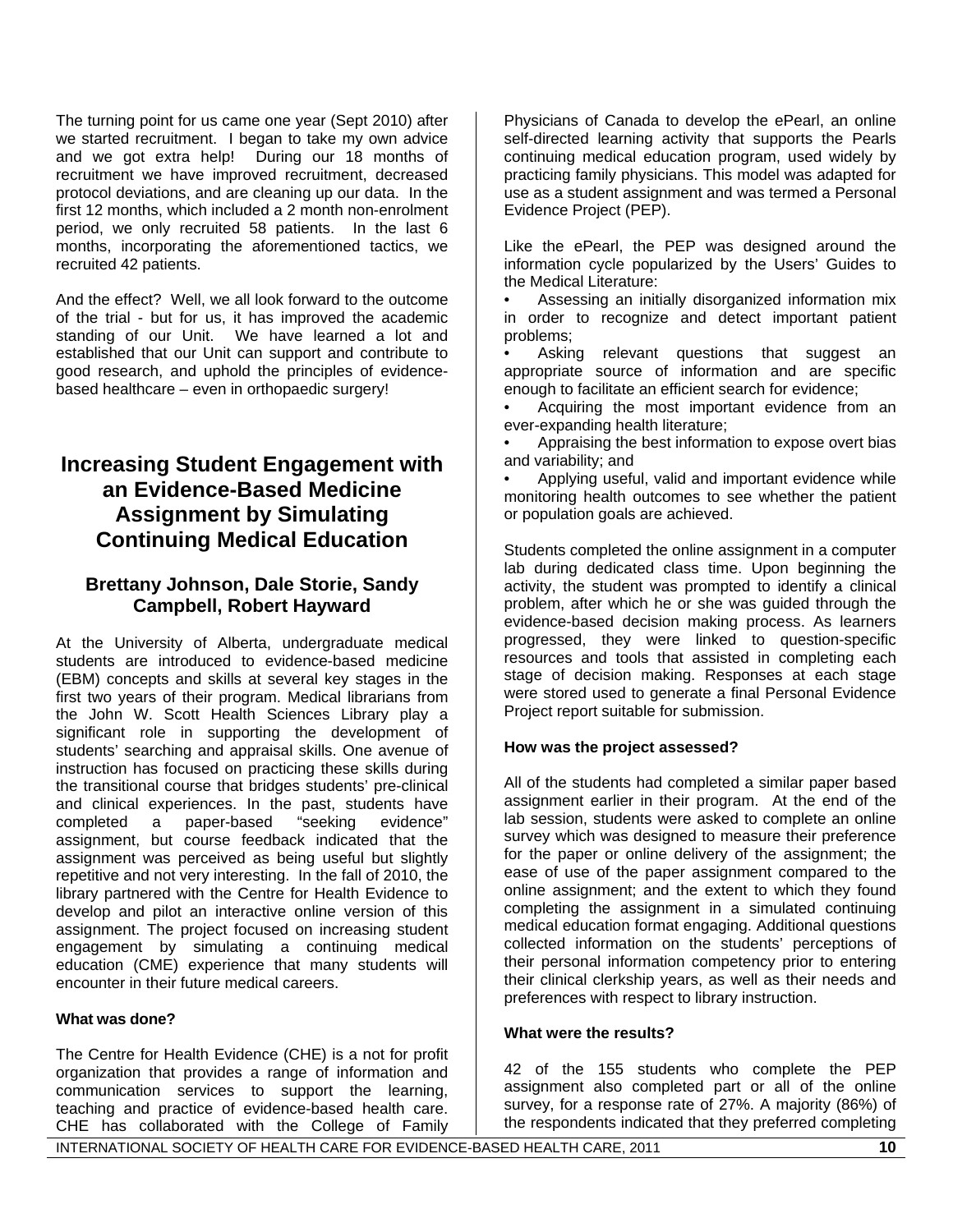the online assignment. The majority (81%) also believed that completing the assignment online was easier than the paper format. Furthermore, most respondents found the introduction to the CME environment helpful (86%). Three key themes emerged in response to an openended question that asked students to comment on what they liked about the assignment. In terms of the design of the assignment, students valued its clinical relevance and the opportunity to immediately apply what they had learned. They also appreciated the structured step-bystep format. Finally, students believed that the assignment provided them with an opportunity to learn to use medical information resources effectively given the time constraints of clinical practice. Still, in response to an open-ended question that asked how the assignment could be improved, students also reported that they would have benefited from having more time for completion. Overall, the new assignment was very wellreceived.

#### **What is the impact of the project?**

Our results suggest that the online assignment was successful in increasing student engagement with evidence literacy. The assignment was more relevant to students because it was designed to simulate an activity that they will undertake as a practicing physician. It also allowed students to immediately practice what they had learned. Finally, this project also improved the assessment workflow for instructors by integrating the assignment with the program's learning community management system. Based on these results, the Library and CHE will collaborate to deliver subsequent evidence seeking instruction using the online PEP format. The assignment will also be integrated as part of a longitudinal evidence literacy curriculum that is being piloted with first and second year students this year. Next steps for this project also focus on providing students with the option to add their completed assignment to an integrated online learning portfolio.

### **A Systematic Review on the Negative versus Positive Framing of Health Information Messages**

#### **Elie A. Akl, Holger J. Schünemann**

Various theories exist that suggest that certain health care messages (e.g. prevention, screening and therapeutic messages) are more or less prone to framing effects. The objective of this systematic review was to evaluate the effect of negative versus positive framing of the same health information (e.g. 20% chance of dying

vs. 80% chance of surviving) on understanding, perception, persuasiveness, and behavior.

We followed standard Cochrane methods. We conducted an electronic search of MEDLINE, EMBASE, PsycINFO (using OVID platform) and CENTRAL from inception of each database until October 2007. We included studies with health professionals and consumers evaluating one of two types of framing: attribute framing (positive or negative encoding of a specific attribute of a single item) and goal framing (positive or negative framing of the consequences of performing or not performing an act). We used the Grading of Recommendations Assessment, Development and Evaluation(GRADE) approach for assessing the quality of evidence by outcome. We stratified the analysis by the type of framing (attribute, goal). Attribute framing is the description of a specific attribute of a single item or a state positively versus negatively (e.g., " the chance of survival with breast cancer is 2/3 " versus " the chance of mortality with breast cancer is 1/3 "). Goal framing is the depiction of the consequences of performing or not performing an act as a gain versus a loss (e.g., " if you undergo surgery for breast cancer, your survival will be prolonged " versus " if you don't undergo surgery for breast cancer, your survival will be shortened "). We conducted pre-planned subgroup analyses by the type of message (screening, prevention, and treatment).

Of 23,493 citations retrieved in our search, we included 35 eligible studies reporting 51 comparisons. With attribute framing, participants understood the message better when it was framed negatively than when it was framed positively (SMD -0.58 (-0.94 to -0.22); moderate effect size; moderate quality evidence). Although positively framed messages may have been better perceived than negatively framed messages (SMD 0.36 (-0.13 to 0.85); small effect size; low quality evidence), there was little or no difference in persuasiveness (SMD 0.07 (-0.23 to 0.37);low quality evidence) and behavior (SMD 0.09 (-0.14 to 0.31);moderate quality evidence). With goal framing, participants perceived loss messages as more effective than gain messages for screening topics (SMD -0.30 (-0.49 to -0.10); small effect size; moderate quality evidence) and loss messages may have been more persuasive for treatment topics (SMD - 0.50 (-1.04 to 0.04); moderate effect size; very low quality evidence). There was little or no difference in behavior (SMD -0.06 (-0.15, 0.03); low quality evidence).

In summary, and contrary to commonly held beliefs, the available low to moderate quality evidence suggests that framing may have little if any effect on behavior. These results do not support framing effect theories in relation to health messages.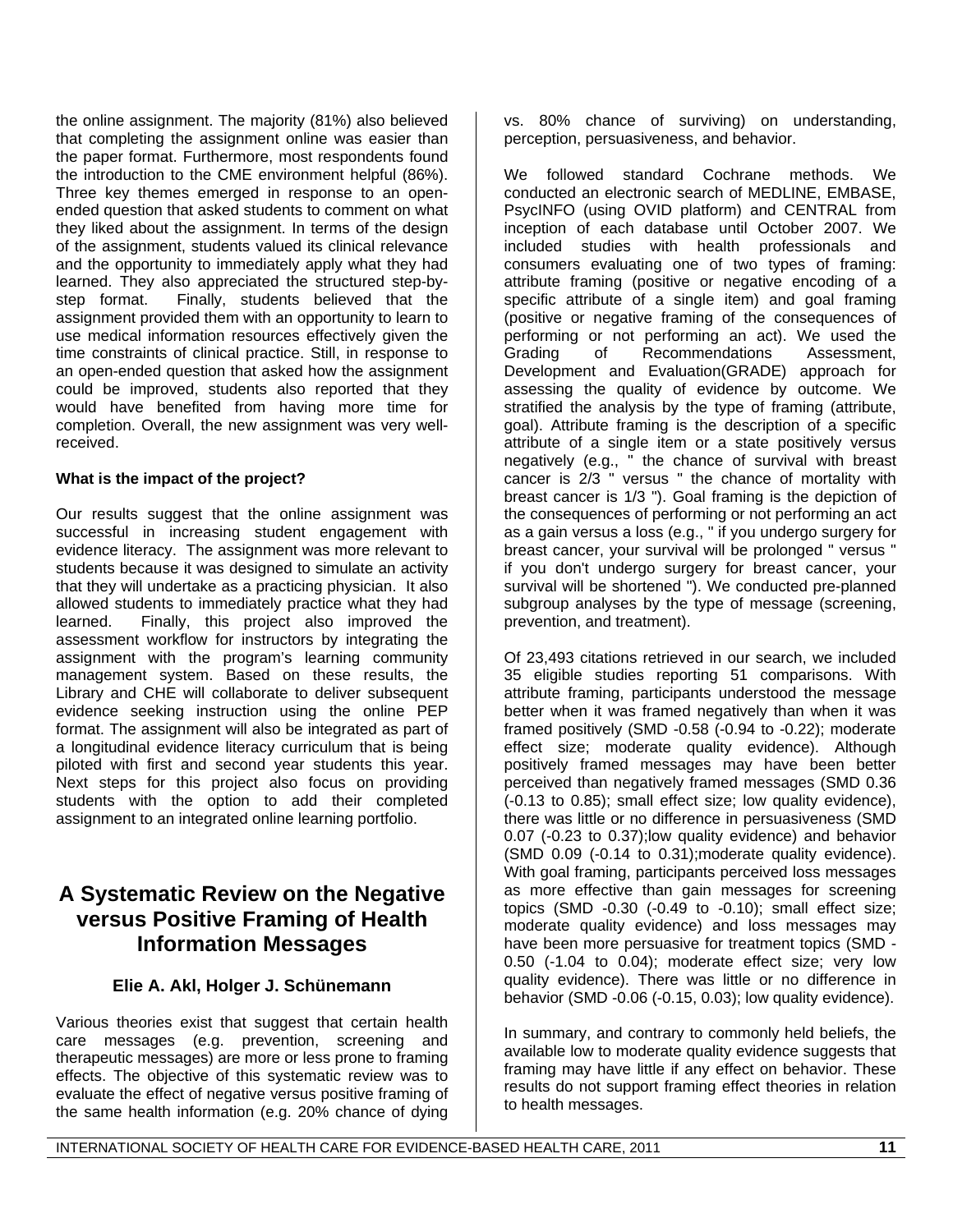#### **Reference:**

Akl EA, Oxman AD, Herrin J, Vist GE, Terrenato I, Sperati F, Costiniuk C, Blank D, Schünemann H.Negative versus positive framing of health information messages. Cochrane Database Syst Rev.

### **A Systematic Review on Using Alternative Statistical Formats for Presenting Risks and Risk Reductions**

#### **Elie A. Akl, Holger J. Schünemann**

Clear and effective communication of statistical information is essential for the successful implementation of evidence-based practice. The objective of this systematic review was to evaluate the effects of using alternative statistical presentations of the same risks and risk reductions on understanding, perception, persuasiveness and behaviour of health professionals, policy makers, and consumers.

We conducted a comprehensive search of the following electronic databases, from inception of the database until October 2007: Ovid MEDLINE, EMBASE, PsycLIT, and the Cochrane Central Register of Controlled Trials. The first comparison of interest was the presentation of a risk as frequencies versus probabilities. The second comparison of interest was the presentation of a risk reduction as relative risk reduction (RRR) versus absolute risk reduction (ARR) versus number needed to treat (NNT). Two reviewers, independently and in duplicate, screened studies, extracted data, and assessed risk of bias. We contacted investigators to obtain missing information. We used the Grading of Recommendations Assessment, Development and Evaluation (GRADE) approach for assessing the quality of evidence by outcome.

Of 23,493 citations retrieved in our search, we included 35 studies reporting 83 comparisons. None of the comparisons recruited policy makers or assessed behaviour. Participants understood natural frequencies better than probabilities. Compared with ARR, RRR had little or no difference in understanding but was perceived to be larger and more persuasive. Compared with NNT, RRR was better understood, was perceived to be larger and was more persuasive. Compared with NNT, ARR was better understood and perceived to be larger. There was little or no difference for persuasiveness between AAR and NNT, which were perceived as equally persuasive. Overall there were no differences between

health professionals and consumers. The overall quality of evidence was rated down to moderate because of heterogeneity and/or the use of surrogate outcomes.

In summary, for the presentation of risks, natural frequencies are probably better understood than probabilities. For the presentation of risk reductions, RRR may be perceived to be larger and is more likely to persuasive compared with ARR and the number needed to treat NNT. However, it is uncertain whether presenting RRR is likely to change behaviour.

#### **Reference:**

Akl EA, Oxman AD, Herrin J, Vist GE, Terrenato I, Sperati F, Costiniuk C, Blank D, Schünemann H.Using alternative statistical formats for presenting risks and risk reductions.Cochrane Database Syst Rev. 2011 Mar 16;3:CD006776.

### **JOB OPPORTUNITY**

 A major medical publisher in Philadelphia is seeking a full-time physician editor to help further develop a respected evidence-based, electronic, point-of-care medical knowledge resource. The candidate should have extensive training and background in evidencebased medicine and guideline development as well as broad clinical experience, a comprehensive knowledge of medicine and excellent writing and editing skills. More is available by telephoning David Goldmann, MD, Editorin-Chief, at 215-239-3770.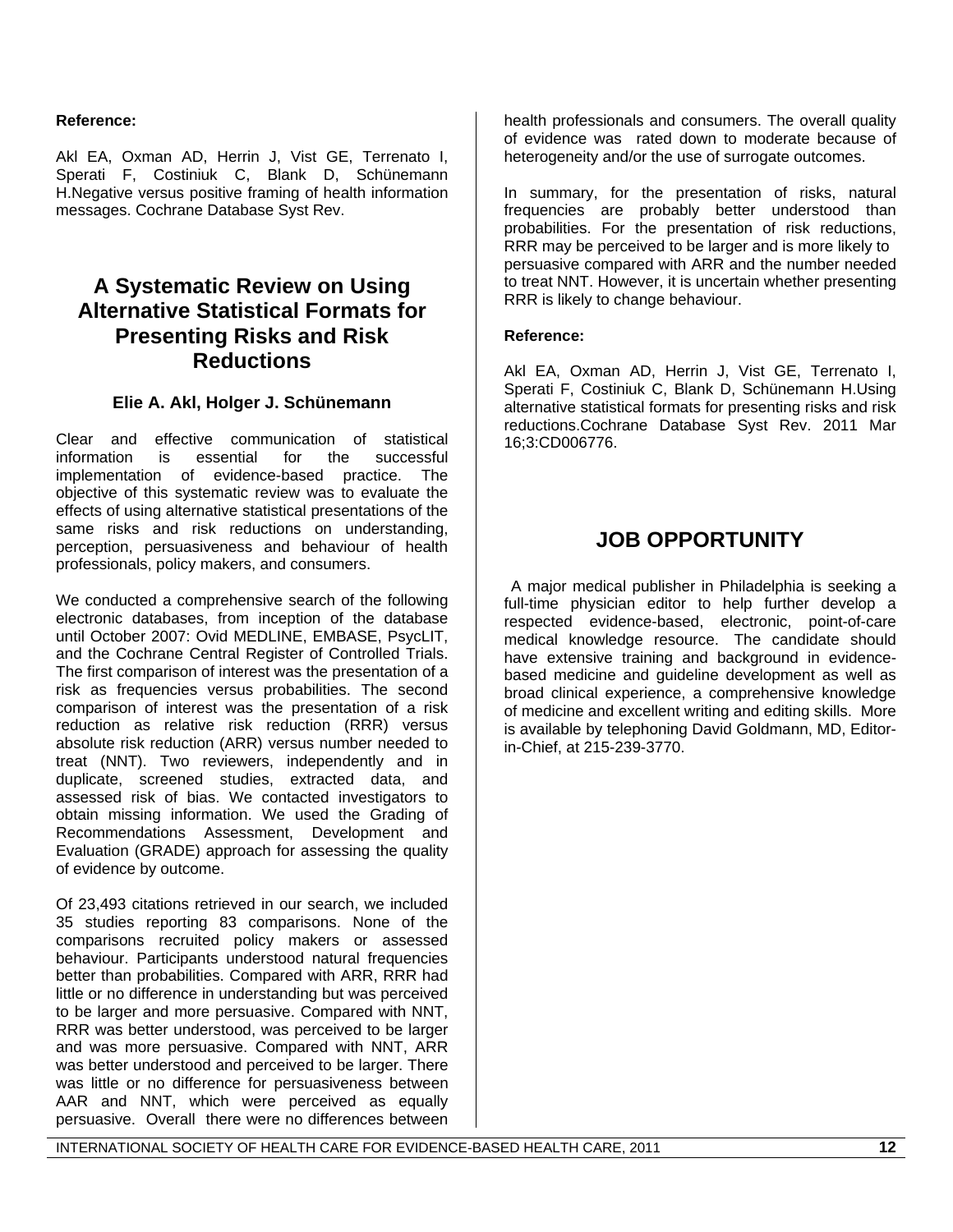## **Regional Reports**

### **The Adaptation and Adoption of Evidence-Based Practice Guidelines in Kazakhstan**

#### **Eddy Lang, Jessie McGowan, Vicki Foerster, David Montoya**

In an initiative co-financed by the Republic of Kazakhstan and the World Bank, and directed through the Canadian Society for International Health, the Republic of Kazakhstan is engaging in a large-scale reform of its health care system guided by the principles of Evidence-Based Medicine. Specific initiatives consist of developing capacity for the creation of Clinical Practice Guidelines (CPGs) to improve quality and efficiency of medical care and adaptation / adoption of high-quality existing CPGs. Guidelines that are developed will use the Grading of Recommendations Assessment, Development and Evaluation (GRADE) system for rating overall quality of evidence. A Russian translation of the Appraisal of Guidelines for Research & Evaluation (AGREE) instrument is being used to identify CPGs for consideration of inclusion in the Kazakh healthcare system. Post-partum hemorrhage, a major cause of maternal mortality in the Republic of Kazakhstan is thought to have diminished considerably since the implementation of World Health Organization guidelines addressing the topic. The adoption evidencebased CPGs is hoped to result in similar benefits in other clinical situations.

The project for adaptation of existing CPGs was piloted on a recent mission to the capital Astana where a group of leaders in Obstetrics and Gynecology from across the country were gathered for training in the CAN-IMPLEMENT© guideline adaptation and implementation planning resource and AGREE instrument. Under the quidance of 'train the trainer' faculty, attendees evaluated translated CPGs from the Canadian Society for Obstetrics and Gynecology addressing preterm membrane rupture and antibiotics, management of postdate pregnancies and breech deliveries.

The CPGs were reviewed on a recommendation by recommendation basis and either adopted, rejected or modified using consensus principles. The workshop participants also engaged in a rigorous priority setting exercise that defined which areas of maternal/child health are most urgently in need of guidelines. The pilot participants further relayed that the process of moving to

evidence-based CPGs to guide clinical decision-making represents a desirable change to their current approaches for defining optimal clinical practice. Additional workshops involving clinician leaders from other health fields in the Republic of Kazakhstan are currently in the planning phase.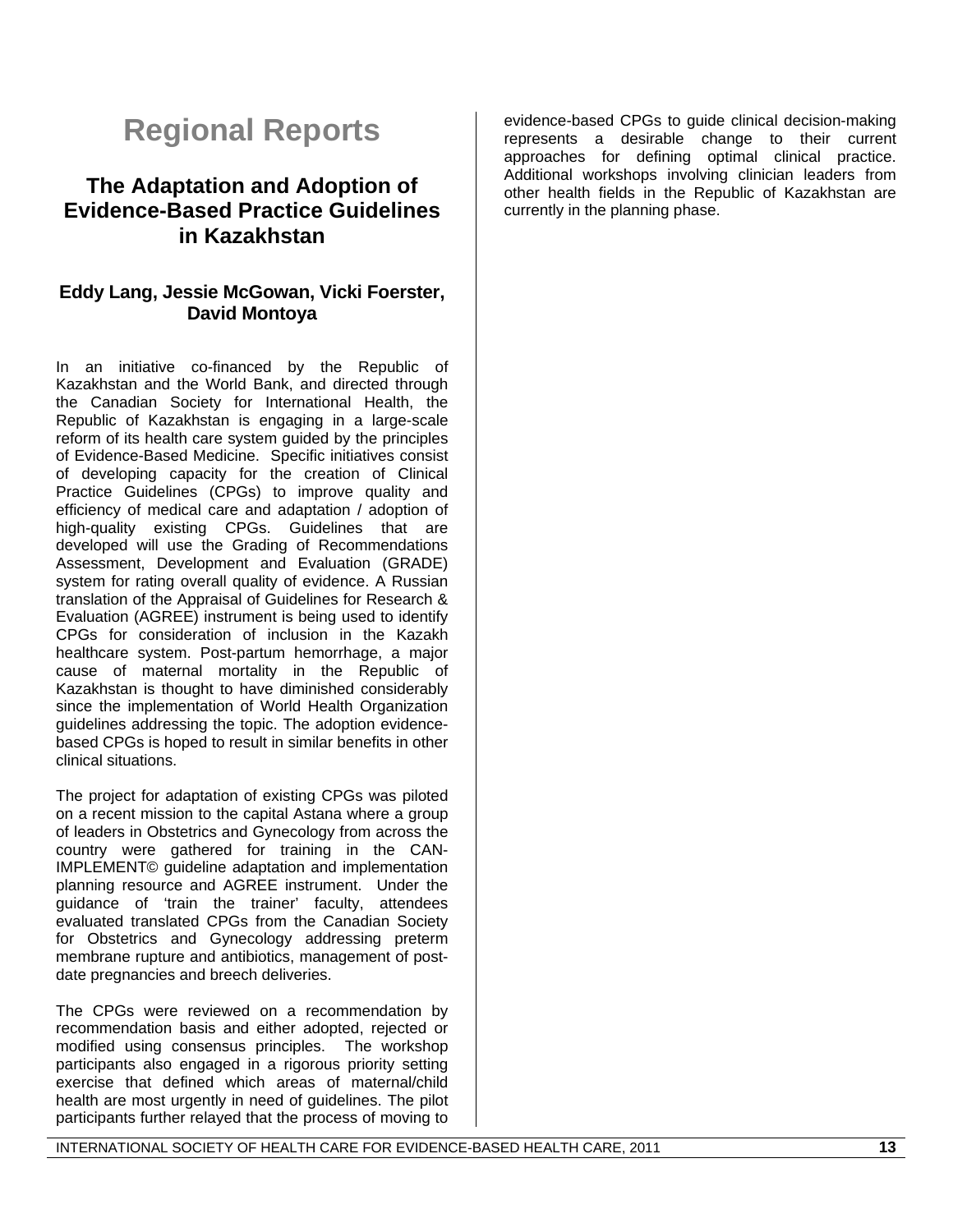## **RESOURCES & REVIEWS**

### **New Evidence- Based Behavioral Practice Modules in Development**

### **Molly Ferguson, Bonnie Spring**

Evidence-Based **Behavioral-Practice** Training Modules for CE Credit

The Evidence-Based Behavioral Practice (EBBP) project is in the process of creating two new online learning modules that will be available at www.ebbp.org in Fall 2011:

#### *Stakeholder Dialogue about Evidence-Based Practice*

The aim of this module is to educate practitioners and researchers about each others' perspectives on research and evidence-based practice. To gather content, we interviewed diverse stakeholders - clinicians, community health workers, administrators, patients, and community members from urban and rural settings. They generously shared with us their views about research: what it is, why it is done, what it contributes versus the effort and resources required, what kinds of questions are important to ask, who should be involved in formulating the research questions(s), where research funds should be allocated, optimal conduct for studies, models of successful partnership between academic researchers and real world practitioners, and how best to facilitate evidence-based practice. The finished module will include didactic content on community-campus partnerships and practice-based research, enlivened by illustrative video clips involving stakeholders.

#### *Implementation of Evidence-Based Practices*

This module will address the challenges of implementing and sustaining evidence-based practices into real world settings. We begin with an introduction to the theory and practice of implementation science. Learners will then encounter several case scenarios that enable them to try out implementing what they have learned. The cases, drawn from real life examples, illustrate challenges and decisions involved in implementing evidence-based practices or programs at the individual and community levels.

Seven additional modules are currently available on our website: *The EBBP Process*, *Searching for Evidence*, *Introduction to Systematic Reviews*, *Critical Appraisal*, *Randomized Controlled Trials (RCTs)*, *Shared Decision-Making with Individual Clients*, and *Collaborative Decision-Making with Communities.* All resources from the EBBP Project are available free of charge at www.ebbp.org/training.html. Select modules are available for continuing education credit for physicians, nurses, psychologists, and social workers. For more information about the EBBP Project, visit the project's main website at www.ebbp.org. Please contact Molly Ferguson, the EBBP Program Manager, at m-ferguson@northwestern.edu with any questions/comments.

#### INTERNATIONAL SOCIETY OF HEALTH CARE FOR EVIDENCE-BASED HEALTH CARE, 2011 **14**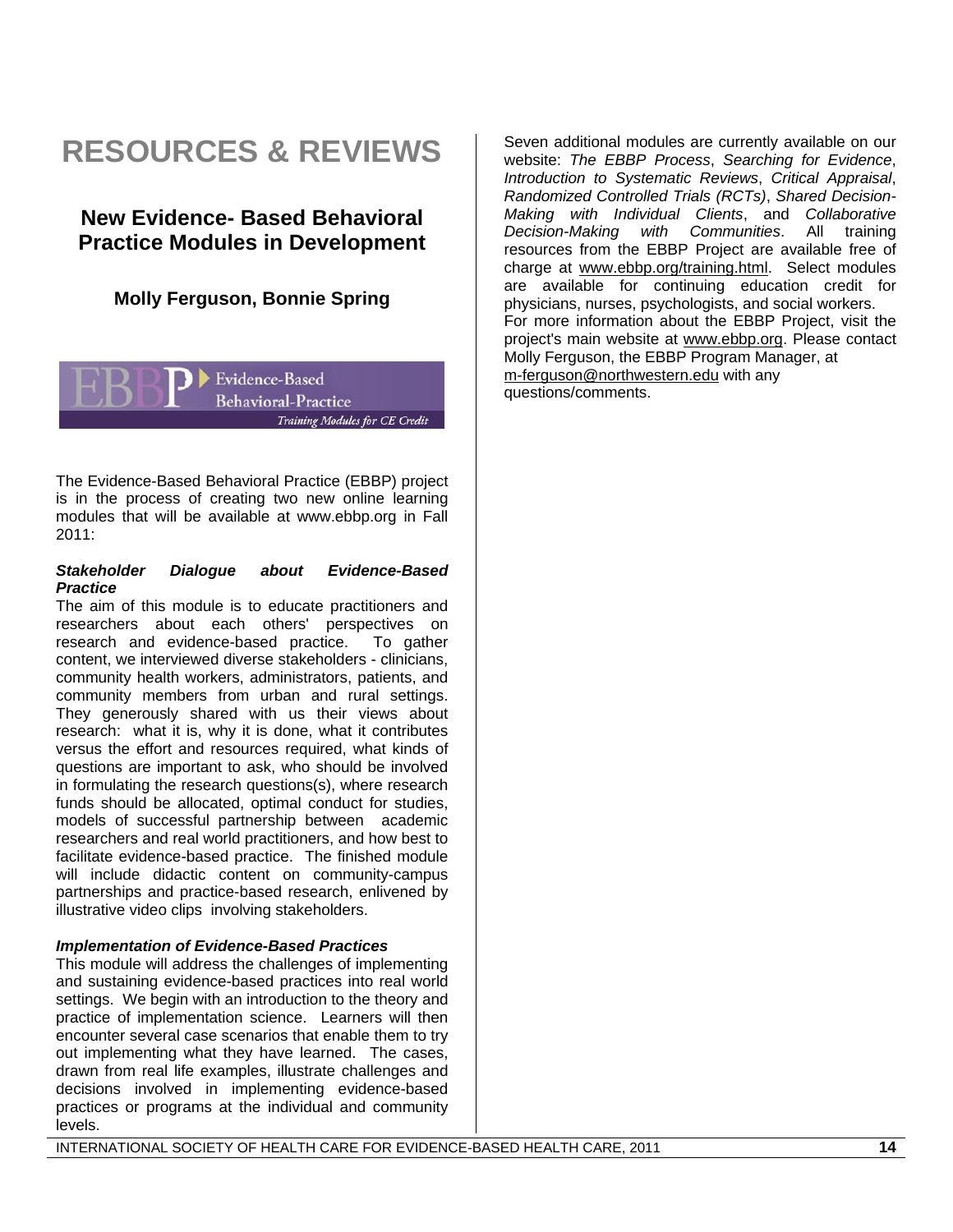### **GUEST CONTRIBUTORS**

**Elie A. Akl elieakl@buffalo.edu**

**Jason Busse j.busse@rogers.com**

**Sandy Campbell sandy.campbell@ualberta.ca**

**Philip Chan philip.chan@alfred.org.au**

**Henrica C.W. de Vet hcw.devet@vumc.nl**

**Maureen Dobbins dobbinsm@mcmaster.ca**

**Molly Ferguson m-ferguson@northwestern.edu**

**Vicky Foerster vicki.foerster@sympatico.ca**

**Gordon Guyatt guyatt@mcmaster.ca**

**Brian Haynes bhaynes@mcmaster.ca**

**Robert Hayward robert.hayward@cche.net**

**Ahmad Hazem Hazem.ahmad@mayo.edu**

**Teegan Ignacy ignacyta@mcmaster.ca**

**Brettany Johnson brettany.johnson@cche.net**

**Eddy Lang eddy.lang@albertahealthservices.ca**

**Annie LeBlanc leblanc.annie@mayo.edu**

**Susan Liew S.Liew@alfred.org.au**

**Jessie McGowan jmcgowan@uottawa.ca** **Victor Montori montori.victor@mayo.edu**

**David Montoya montoyas@rogers.com**

**M. Hassan Murad murad.mohammad@mayo.edu**

**Zoe Murdoch z.murdoch@alfred.org.au**

**Kari Ruud Ruud.Kari@mayo.edu**

**Claire Sage c.sage@alfred.org.au**

**Holger Schünemann schuneh@mcmaster.ca**

**Jack Sinclair sinclair@mcmaster.ca**

**Bonnie Spring bspring@northwestern.edu**

**Dale Storie dale.storie@ualberta.ca**

**Achilles Thoma athoma@mcmaster.ca**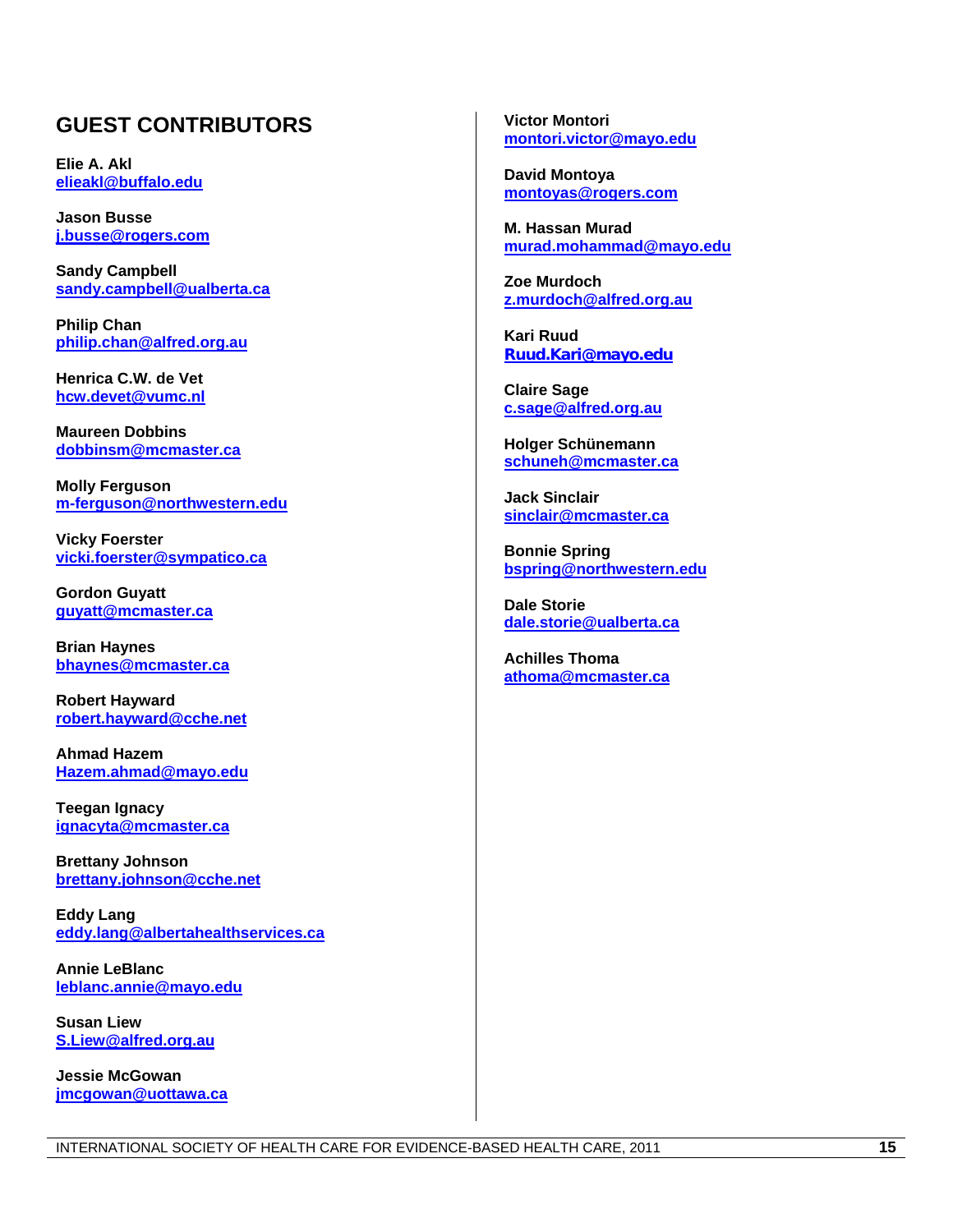### **EDITORS**

#### *Jason Busse*

Assistant Professor, Clinical Epidemiology & Biostatistics **McMaster University, Faculty of Health Sciences**  Clinical Epidemiology & Biostatistics 1280 Main Street West, HSC – 2C12 Hamilton, ON L8S 4K1 **j.busse@rogers.com**

#### *Paul Glasziou*

Professor of Evidence-Based Medicine Director of the Centre for Research in Evidence-Based Health Care, Bond University Qld, Australia 4229 **pglaszio@bond.edu.au**

#### *Gordon Guyatt*

Professor, Clinical Epidemiology & Biostatistics McMaster University, Faculty of Health Sciences Clinical Epidemiology & Biostatistics 1280 Main Street West, HSC-2C12 Hamilton, ON L8S 4K1 **guyatt@mcmaster.ca**

### **EDITORIAL ASSISTANT**

#### *Deborah Maddock*

McMaster University, Faculty of Health Sciences Clinical Epidemiology & Biostatistics 1280 Main Street West, HSC-2C9 Hamilton, ON L8S 4K1 **maddock@mcmaster.ca**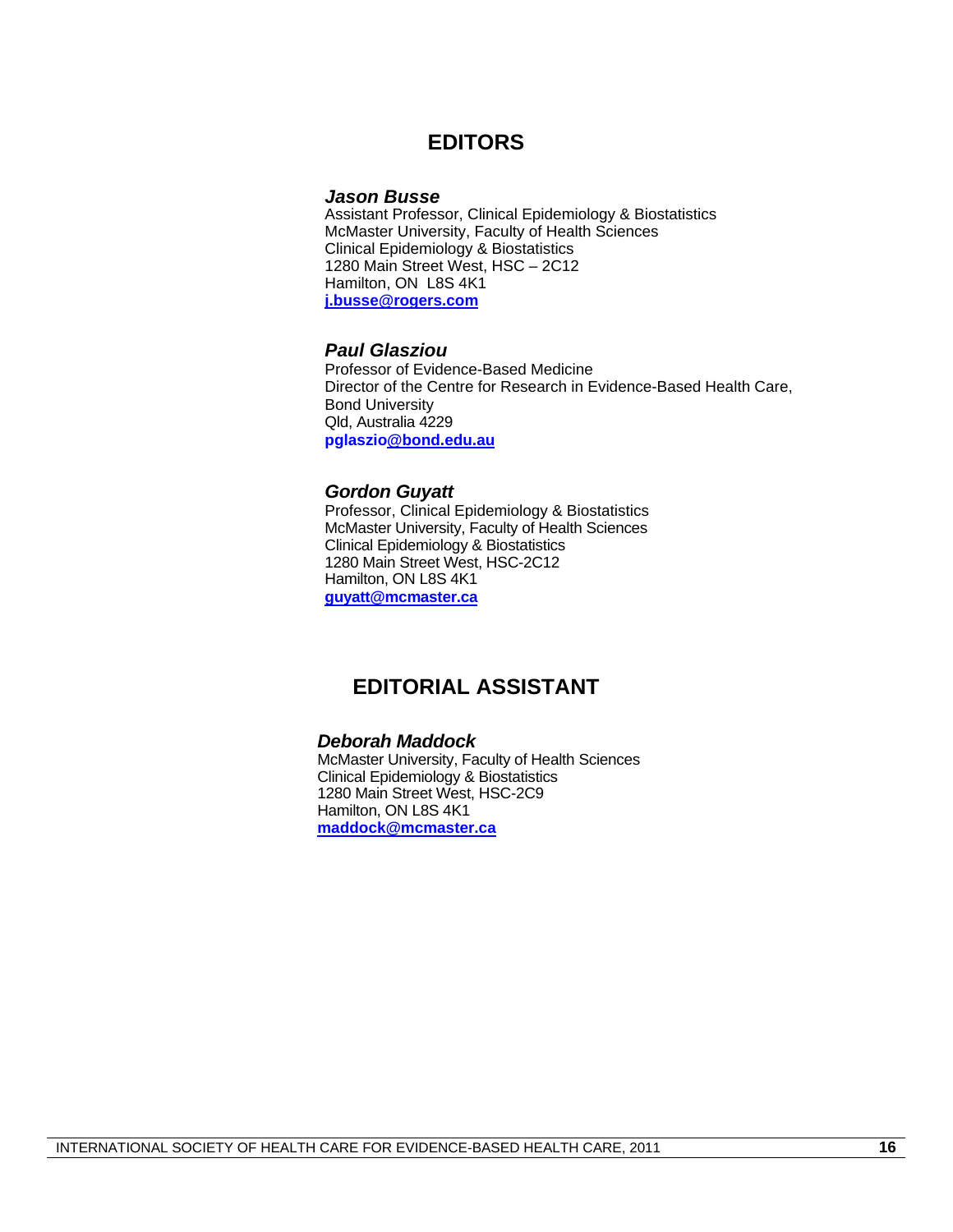### **MAILING LIST**

We would like to keep our mailing list as up to date as possible. If you are planning to move, have moved, or know someone who once received the newsletter who has moved, please e-mail maddock@mcmaster.ca or write your new address here and send to Deborah Maddock, CE&B, HSC 2C12, McMaster University Health Sciences Centre, 1280 Main Street West, Hamilton, ON L8S 4K1, Canada. Thank you!

| $\begin{picture}(180,10) \put(0,0){\dashbox{0.5}(10,0){ }} \put(10,0){\dashbox{0.5}(10,0){ }} \put(10,0){\dashbox{0.5}(10,0){ }} \put(10,0){\dashbox{0.5}(10,0){ }} \put(10,0){\dashbox{0.5}(10,0){ }} \put(10,0){\dashbox{0.5}(10,0){ }} \put(10,0){\dashbox{0.5}(10,0){ }} \put(10,0){\dashbox{0.5}(10,0){ }} \put(10,0){\dashbox{0.5}(10,0){ }} \put(10,0){\dashbox$ |                                                                                                                                                                                                                                |
|-------------------------------------------------------------------------------------------------------------------------------------------------------------------------------------------------------------------------------------------------------------------------------------------------------------------------------------------------------------------------|--------------------------------------------------------------------------------------------------------------------------------------------------------------------------------------------------------------------------------|
|                                                                                                                                                                                                                                                                                                                                                                         |                                                                                                                                                                                                                                |
| CITY:                                                                                                                                                                                                                                                                                                                                                                   | CITY:                                                                                                                                                                                                                          |
| PROVINCE OR STATE: _____________________________                                                                                                                                                                                                                                                                                                                        | PROVINCE OR STATE: _________________________                                                                                                                                                                                   |
| POSTAL CODE: __________________________________                                                                                                                                                                                                                                                                                                                         | POSTAL CODE: NAME OF STALL CODE CONTRACT OF STALL CODE CONTRACT OF STALL CODE CONTRACT OF STALL CONTRACT OF STALL CONTRACT OF STALL CONTRACT OF STALL CODE CONTRACT OF STALL CONTRACT OF STALL CONTRACT OF STALL CONTRACT OF S |
|                                                                                                                                                                                                                                                                                                                                                                         |                                                                                                                                                                                                                                |
|                                                                                                                                                                                                                                                                                                                                                                         |                                                                                                                                                                                                                                |
|                                                                                                                                                                                                                                                                                                                                                                         |                                                                                                                                                                                                                                |
| $E-MAIL:$                                                                                                                                                                                                                                                                                                                                                               |                                                                                                                                                                                                                                |
|                                                                                                                                                                                                                                                                                                                                                                         | RECOMMENDED BY: NAMEL AND RECOMMENDED BY:                                                                                                                                                                                      |
|                                                                                                                                                                                                                                                                                                                                                                         |                                                                                                                                                                                                                                |
|                                                                                                                                                                                                                                                                                                                                                                         |                                                                                                                                                                                                                                |
|                                                                                                                                                                                                                                                                                                                                                                         |                                                                                                                                                                                                                                |

### *SIGN UP A COLLEAGUE!*

If you would like to encourage a colleague to attend the workshop next year, please e-mail maddock@mcmaster.ca or write the address here and send to Deborah Maddock, CE&B, HSC 2C12, McMaster University Health Sciences Centre, 1280 Main Street West, Hamilton, ON L8S 4K1, Canada. Thank you!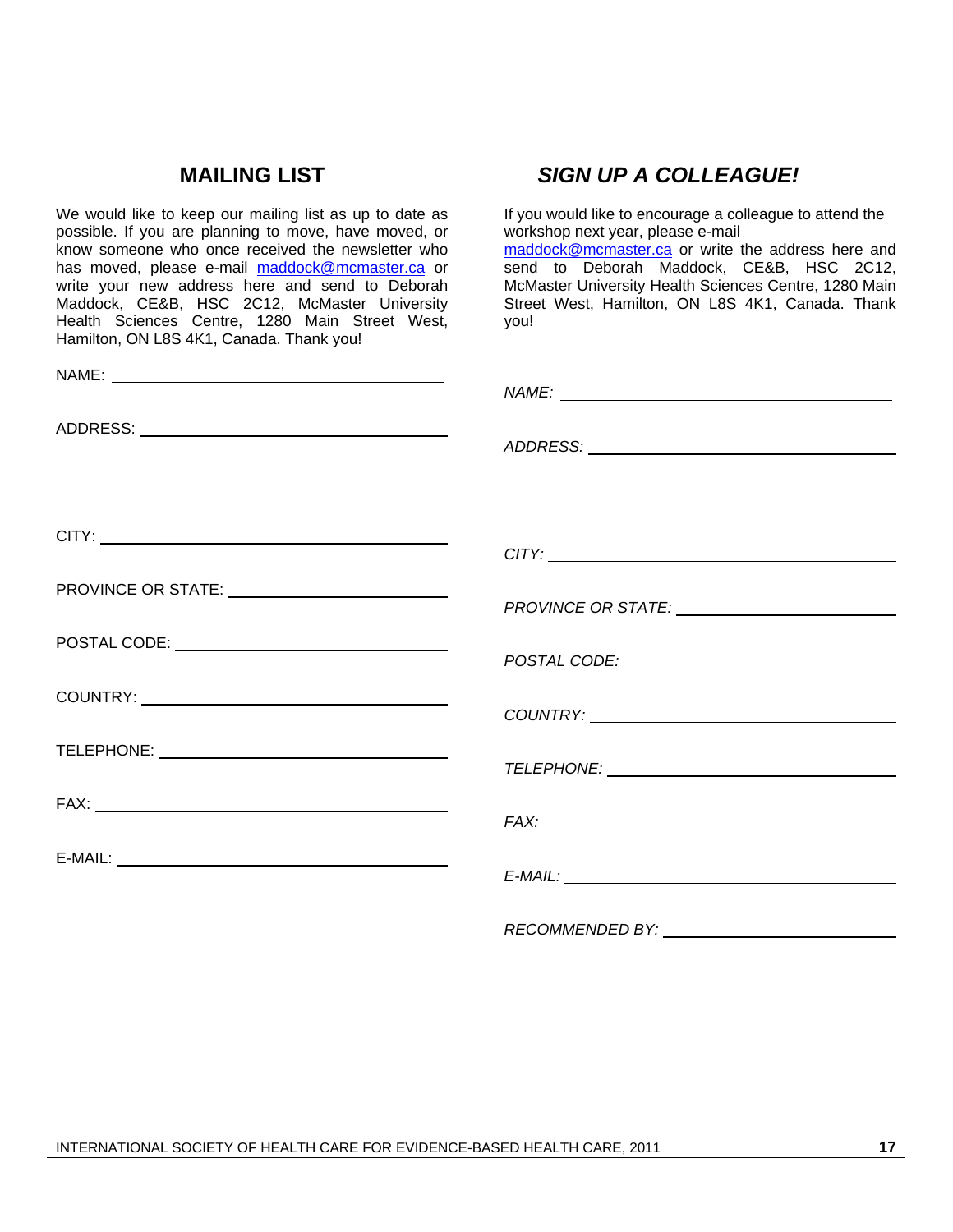

### **HOW TO TEACH EVIDENCE-BASED CLINICAL PRACTICE**  Sunday, June 5<sup>th</sup> to Friday, June 10<sup>th</sup>, 2011  *REGISTRATION BEGINS September 20, 2010*

Come to McMaster, the birthplace of evidence-based health-care, to join other clinician educators interested in communicating the concepts of evidence-based clinical decision-making to their clinician learners. The workshop accepts clinicians from a wide variety of backgrounds; there are typically groups in internal medicine, pediatrics, emergency medicine, surgery, family medicine, gastroenterology, a Spanish group and a French group. This international workshop caters to all those interested in medical education, and may be of particular interest to program directors, chief residents, hospitalists, and educators with a focus on continuous quality improvement/quality assurance.

The EBHC workshop is aimed at clinicians, physicians, nurses, pharmacists, occupational and physiotherapists, dentists, chiropractors and other health-care professionals - who wish to go beyond simply learning evidence-based clinical practice (EBCP) and advance their skills in communicating EBCP concepts. The workshop uses small-group formats for participants to practice their skills. Participants should be prepared to practice their own teaching in the small group format.

#### **What is Evidence-Based Clinical Practice / Evidence-Based Medicine?**

Evidence-based clinical practice is an approach to health-care practice that explicitly acknowledges the evidence that bears on each patient management decision, the strength of that evidence, the benefits and risk of alternative management strategies, and the role of patients' values and preferences in trading off those benefits and risks.

#### **Why Are Evidence and Values or Preferences Important?**

 Daily, clinicians confront questions about the interpretation of diagnostic tests, the harm associated with exposure to an agent, the prognosis of a disease in a specific patient, the effectiveness of a preventive or therapeutic intervention, and the costs and clinical consequences of many other decisions. Both clinicians and policy makers need to know whether the conclusions of a systematic review are valid, and whether recommendations in practice guidelines are sound. The tradeoffs between risks and benefits are often finely balanced. Patients with differing values and preference will make different choices.

Members of the Department of Clinical Epidemiology and Biostatistics at McMaster University, in collaboration with other colleagues trained in both medicine and in clinical epidemiology, have developed a set of common sense strategies to assist in the critical appraisal of evidence. They have also developed approaches to explicitly considering values and preferences in clinical decision-making, thereby encouraging the practice of EBCP.

#### **Workshop Objectives**

- To help participants advance their critical appraisal skills, and their skills in acknowledging and incorporating values and preferences in clinical decision making
- To help participants learn how to teach EBCP using a variety of educational models

#### **Workshop Format**

The workshop is offered as a one-week intensive course. Participants will be learning in small groups led by clinical epidemiologists and practitioners from McMaster and other institutions. The workshop will consist of small and large group sessions, individual study time and opportunities for workshop participants to lead teaching sessions using their own ideas, materials, and reflecting their own experiences.

#### **Workshop Participants**

Some course participants will come with a basic understanding of the principles of EBCP. These individuals will be as interested in deepening their understanding of these principles as they are in learning new teaching strategies. Other participants will have extensive experience and a deep understanding of the principles, and will be coming to advance their teaching skills. Still others will have intermediate skills. To accommodate everyone's needs, we will try to create a number of groups with different emphases.

#### **Workshop Materials**

Prior to the workshop, participants will have access on-line to educational materials that include literature on teaching critical appraisal and EBCP, the small group learning format, and a set of clinical problems. We expect participants to familiarize themselves with this material in advance of the workshop and to arrive prepared to role-play teaching settings that they have encountered and in which they wish to improve their performance.

#### **Tutorial Group Selection Syllabus**

The following will help you select the appropriate level of tutorial group for you:

#### **Category A**

You feel there are important gaps in your understanding of the principles of critical appraisal. You often feel uncertain of yourself when teaching, and wonder whether you've got it right when you critically appraise an article or whether you've missed something important. You are looking for a tutorial group in which a substantial amount of the time is spent on understanding critical appraisal.

#### **Category B**

You are comfortable with critical appraisal issues, but don't consider yourself expert. You have done a fair bit of teaching in the area, and are looking for a tutorial in which some time will be spent on content issues, but the majority of the time will be spent on evidence-based teaching techniques.

#### **Category C**

You have lots of experience and expertise, perhaps with formal training in clinical epidemiology or a related field. You are looking for a tutorial in which the overwhelming proportion of the time is spent on teaching evidence-based clinical practice.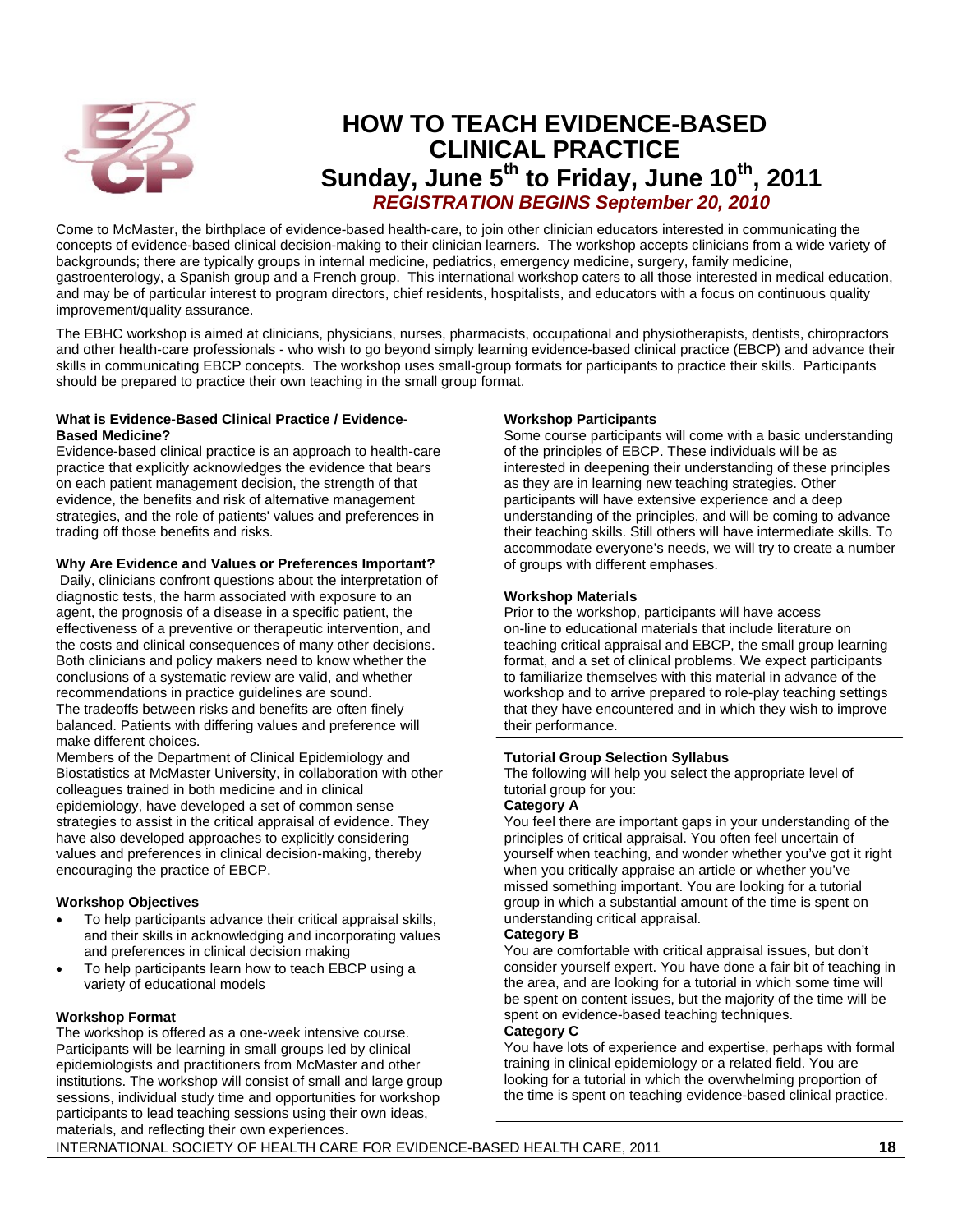#### **Travel, Facilities and Accommodation**

The workshop will be held in McMaster University's Health Sciences Centre. Upon confirmation of a definite placement in the workshop, you will receive a formal letter, access to the website and email copies of the Planning and Logistics Guides and background and introductory materials will be provided with general information regarding specifics of the workshop, accommodation and travel. **TRAVEL AND ACCOMMODATION ARRANGEMENTS ARE THE RESPONSIBILITY OF THE** 

**REGISTRANT**. Modest accommodation is available on campus. Other accommodations are available in city hotels, 10-30 minutes away by foot, bus or car.

#### **Cancellation Policy**

A refund will be returned, minus \$100.00 administrative fees<br>for a cancellation up to May 5.<sup>th</sup>, 2011. There will be **NO**  $\alpha$  can constraint the may  $5^{\text{th}}$ , 2011 (one month prior to the workshop).

#### **Registration Fees**

|                              | Cdn $$^*$    | US $$^*$    |
|------------------------------|--------------|-------------|
| One member from institution  | \$3000       | \$2900      |
| Two members from institution | \$2500 each  | \$2420 each |
| Three or more members from   | $$2000$ each | S1935 each  |
| institution                  |              |             |

\*Includes 13% Harmonized Sales Tax (HST # R119-035-988). Tuition includes all workshop materials, photocopying services, access to computer literature searching and dinner on the first and last evenings.

- Acceptance in the workshop will be **confirmed by letter**. If you have not heard about your placement by February  $1<sup>st</sup>$ , 2011, please contact our office.
- Deadline for registration is May 16, 2011.

Please return the completed application form and registration fee (North American registrants please send cheque or money order; non-North American registrants please send international money order drawn on a USA or Canadian bank).

#### **PLEASE MAKE THE REGISTRATION FEE PAYABLE TO McMASTER UNIVERSITY,** and send to:

**Deborah Maddock**, EBCP Workshop Coordinator McMaster University Health Sciences Centre Clinical Epidemiology & Biostatistics, Room 2C9 1280 Main Street West Hamilton, ON Canada L8S 4K1 Telephone: (905) 525-9140 ext 22900 Fax: (905) 524-3841 E-mail: maddock@mcmaster.ca

#### **Registration can be done on-line at: http://ebm.mcmaster.ca/online\_registration.html**

#### **PLEASE PRINT CLEARLY**

6 DR 6 MS 6 MR Name: \_\_\_\_\_\_\_\_\_\_\_\_\_\_\_\_\_\_\_\_\_\_\_\_\_\_\_\_\_\_\_\_\_\_\_\_\_\_\_\_\_\_\_

Institution:

#### **CLINICAL FIELD (please check):**

Current Position: \_\_\_\_\_\_\_\_\_\_\_\_\_\_\_\_\_\_\_\_\_\_\_\_\_\_\_\_\_\_\_\_\_\_\_

- **Emergency Medicine**
- **D** Pediatrics
- □ Family Medicine<br>□ French-Speaking
	- French-Speaking
- □ Spanish-Speaking
- □ Surgery
- $\Box$  Internal Medicine

| Diagon fill in the fellowing conceptial information i |
|-------------------------------------------------------|

**Please fill in the following essential information!** 

*Which Tutorial Group Would Best Meet Your Needs?* 

- **Category A:** A group focusing primarily on principles of critical appraisal and EBCP.
- **Category B:** A group focusing more or less equally on principles of critical appraisal and on teaching EBCP.
- **Category C:** A group focusing primarily on teaching EBCP.

*Language Comprehension:* In an effort to optimize your participation in the workshop, we would appreciate your response to the following questions. Please mark the paragraph that best applies to you.

- **Highly fluent in English.** Can follow and participate fully in a conversation with many people when they are speaking quickly and interrupting one another.
- **Fluent in comprehension and speech in English.** Can understand fully and speak fluently, but have some difficulty in a group when people are speaking quickly and interrupting one another.
- **Fluent in comprehension in English**, except in groups when people are speaking quickly and interrupting one another. Some hesitation in expression, as English vocabulary is limited.
- **Not completely fluent** in either comprehension or speaking in English